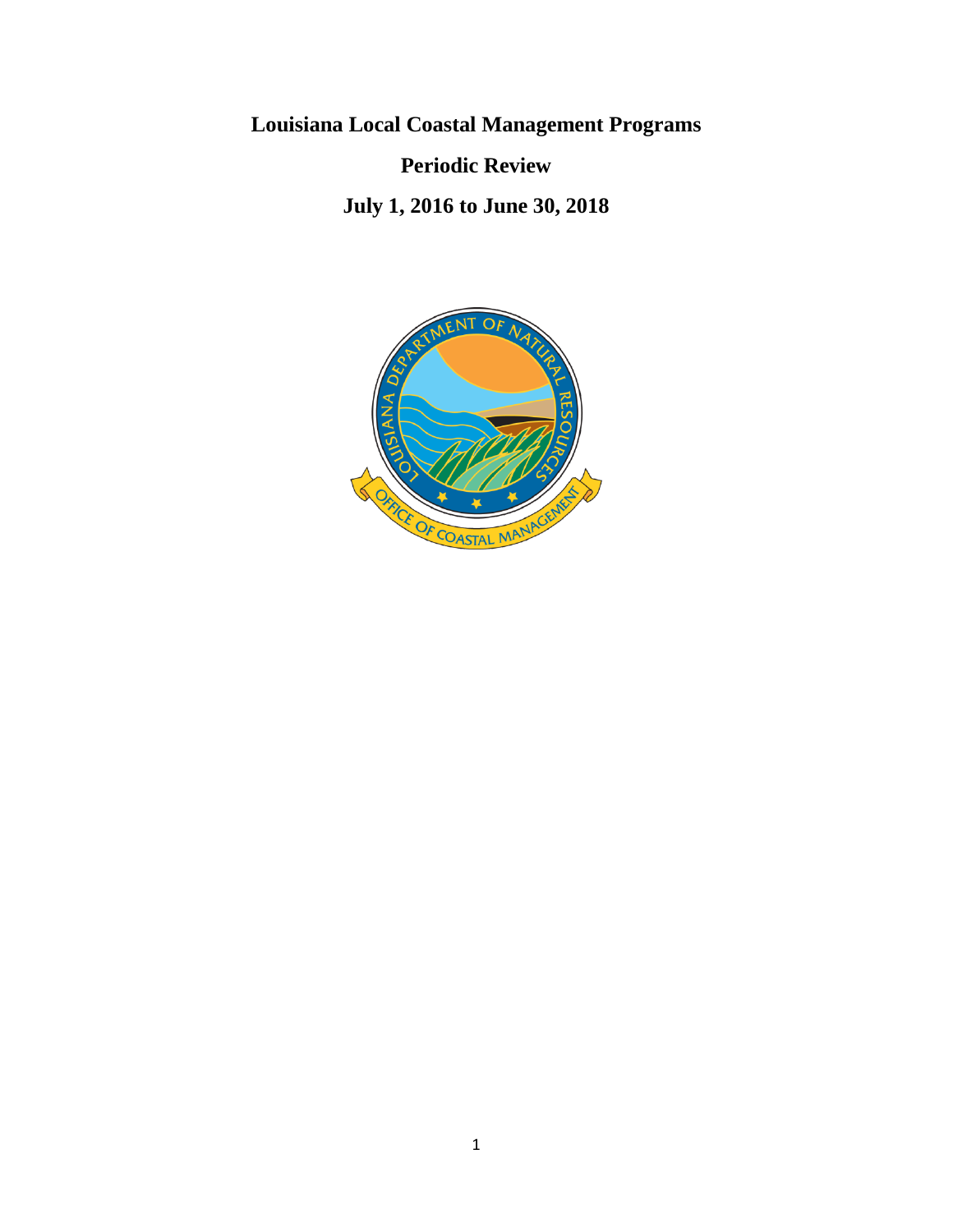# **Table of Contents**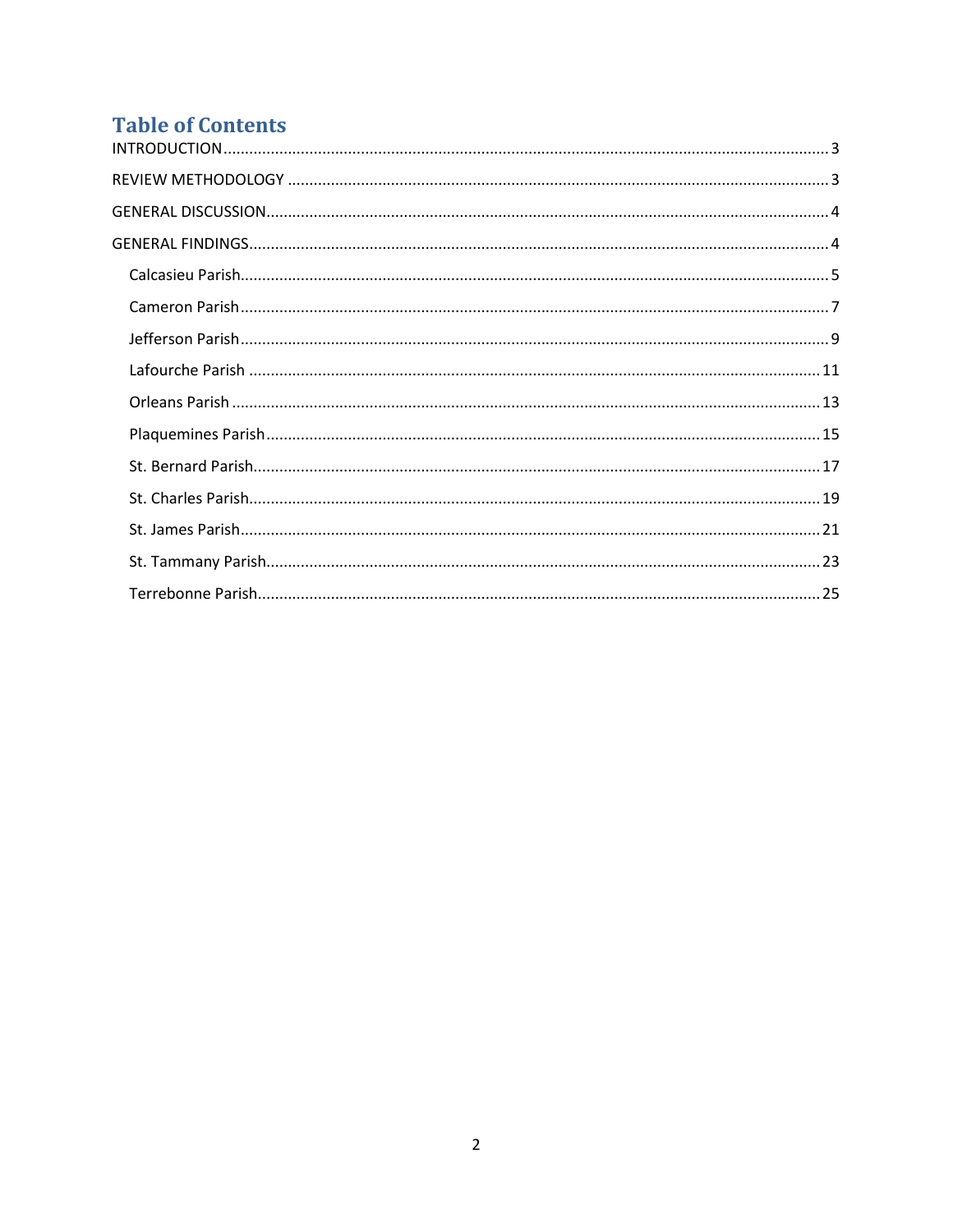## <span id="page-2-0"></span>**INTRODUCTION**

The state and federally approved Louisiana Coastal Resources Program (LCRP) includes twelve (12) approved and operating parish Local Coastal Management Programs (LCMPs). Parishes with state and federally approved programs include: Calcasieu, Cameron, Jefferson, Lafourche, Orleans, Plaquemines, St. Bernard, St. Charles, St. James, St. John the Baptist, St. Tammany and Terrebonne. The Interagency Affairs Section (IA) of the Interagency Affairs and Field Services Division (IAFSD) of the Office of Coastal Management (OCM) of the Louisiana Department of Natural Resources (LDNR) has conducted a periodic review of eleven of the operating Louisiana LCMPs for the time period of July 1, 2016 to June 30, 2018.

In addition to the eleven previously approved LCMPs, OCM recently approved St. John the Baptist Parish to begin operation of a LCMP. St. John the Baptist Parish began operation as a LCMP on July 1, 2018 immediately subsequently to this report's review period. Therefore, the St. John the Baptist Parish LCMP is not evaluated in this period's review.

## <span id="page-2-1"></span>**REVIEW METHODOLOGY**

Per L.A.C. 43:I.725.F, a periodic review of each program is required at least every two years. The periodic review includes an analysis of existing parish coastal zone management (CZM) ordinances and other coastal zone regulations, coastal use permitting procedures and processes, and other information pertinent to the approved parish programs. The purpose of the periodic review process is threefold:

- 1. to ensure that the local program operation remains consistent with the federally approved state program,
- 2. to ensure that the local program is operating in such a manner as to achieve the objectives spelled out in the parish LCMP Programmatic Document, and
- 3. to help the state and the parishes to further improve in their missions to successfully manage the state's and parishes' coastal resources.

The periodic review process for each LCMP consists of the following components:

- Several items are audited for each parish: previous periodic review findings; contract files and other deliverables for each individual parish program; database queries of local concern applications for each parish to ascertain specific parish determination decisions, types and extent of various habitat impacts, and the appropriate mitigation assessments; samples of the individual parish's permit files; enforcement files and the corresponding after-the-fact permits; parish ordinances and protocols; as well as, any other changes or improvements implemented during the review period.
- IA requested that each LCMP submit a report prior to the review date detailing program administration, permitting issues, program and contract documentation, interagency coordination, and if the parish has any requests or comments to the state program.
- Periodic review meetings were held at all eleven LCMP parish offices, and were attended by representatives of the parish LCMP and two or more OCM staff members, including: Charles Reulet, Sara Krupa and/or Jon Truxillo. OCM presented the findings of the audit processes and asked questions regarding the LCMP procedures of the LCMP personnel at the meeting. The format of these meetings allowed for public attendance and participation.
- The findings of this periodic review report are forwarded to the LCMPs. In addition, they are forwarded to the National Oceanic and Atmospheric Administration (NOAA) as part of OCM's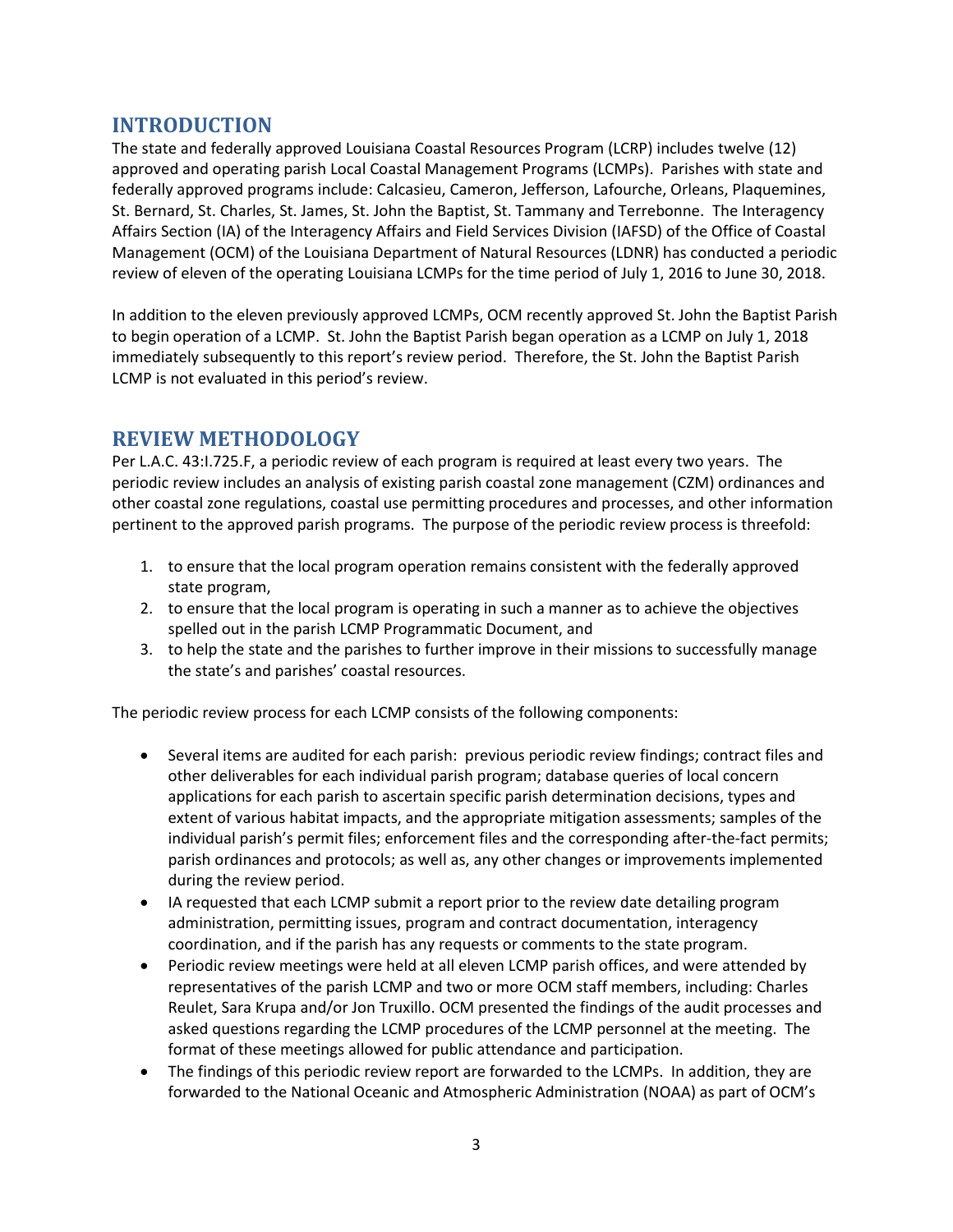regular reporting process. They are also made public via email and placed on our agency's web page.

## <span id="page-3-0"></span>**GENERAL DISCUSSION**

All parish programs, albeit one requiring continuous state program intervention and assistance, were found to be consistent with the state program and their LCMP programmatic documents and other enforceable policies. Appropriate and correct mitigation assessment training remains a top OCM/LCMP priority. The parishes perform assessments and calculations of mitigation compensation for habitat impacts, as well as, prepare the proper documentation that is vital for the state to remain in compliance with the state and federal requirements of the Louisiana Coastal Wetlands Conservation Plan, State Legislative Reports and other local, state and federal reporting requirements. OCM continues to work with the parishes to ensure the proper mitigation sequencing procedures of avoidance and minimization are implemented as essential objectives of the compensatory mitigation process, and that proper data documentation of the sequencing process is credited. All parish programs continue to be receptive towards individualized training in mitigation procedures and assessments and other technical aspects of LCMP operation.

Topics that were discussed with all parish programs included: recommendations made during the last periodic review; parish program administration; parish program enforceable policies; parish permit review processes, protocols, and efficiencies; parish specific permitting issues; parish coordination with other local, state and federal government agencies; future training opportunities and other current coastal management issues such as: coastal community resiliency, nonpoint source pollution control, clean and resilient marina programs, and coastal restoration and enhancement projects.

## <span id="page-3-1"></span>**GENERAL FINDINGS**

Eleven of the operating parish LCMPs were found to be consistent with and effective in achieving the objectives of the state and the local programs with only a nominal amount of OCM oversight and assistance. One parish required extensive oversight and corrective actions throughout this report period in order to assure that the LCMP remained operating satisfactorily.

All parish programs:

- Strive to assess appropriate mitigation, with OCM staff assistance; and submit their initial mitigation assessments to OCM's mitigation section for review and to obtain the appropriate compensatory mitigation payment or project options;
- Continue to show improvement in acquiring the technical knowledge necessary to accurately process authorizations;
- Continue to show improvement in potential violation investigation and permit condition monitoring protocols;
- Continue to show improvement in the accuracy and timely data collection, preparation and reporting of permit application and authorization data;
- Continue to show improvement in the technical and biological proficiency required to correctly accomplish field investigations and habitat assessment; and,
- Support OCM in the investigation of long-standing needed field inspection follow-ups and transferred enforcement actions statuses that needed resolution and proper database entries.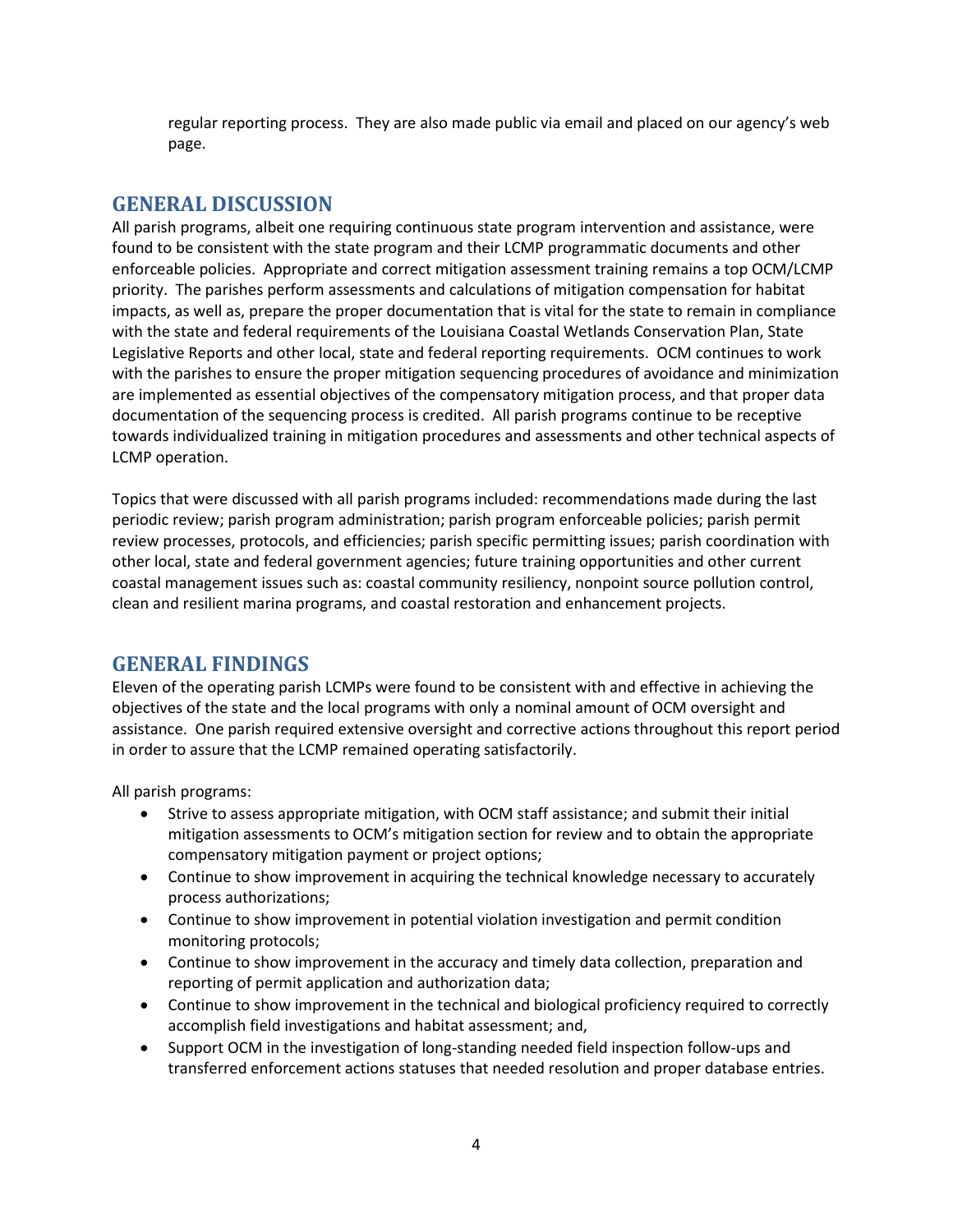Certain parish programs received necessary and/or recommended or suggested action items this periodic review period. These action items serve to improve a LCMP operation or correct any deficiency that may be hindering complete compliance with the state and local programs' enforceable policies. Necessary and suggested action items are discussed in each individual parish's report section.

## <span id="page-4-0"></span>**Calcasieu Parish**

The Calcasieu Parish periodic review meeting was held November 15, 2018 in Lake Charles, Louisiana. Representing Calcasieu Parish was the Calcasieu LCMP Administrator, Ms. Laurie Cormier. Ms. Sara Krupa and Mr. Jon Truxillo represented OCM. There were no public comments received by the parish or OCM and no members of the public in attendance.

## **Action Items from Previous Periodic Review 2014/2016**

**Suggested Action Item - The Calcasieu LCMP consistently delivers proper documentation and information, competently addresses questions, and provides timely responses to all requests. One suggested area for improvement for the LCMP would include a thorough review of protocols and procedures with special attention towards technical information in an effort to achieve a greater degree of independence for the LCMP to operate with less OCM oversight.** 

Although Calcasieu made improvements in these areas during this report period, the state would recommend that parish personnel continue to make progress in these areas.

## **Parish Requests**

Calcasieu stated they are satisfied with state assistance and had no recommendations for OCM/LCMP coordination improvement. Calcasieu LCMP provides comments on uses of state concern when they feel it is appropriate and they are satisfied with the state's replies to their concerns. Calcasieu LCMP requested continued assistance with field investigations and wetland plant identification. OCM will continue to provide individualized assistance, as well as, classes in wetland habitat and plant species for all twelve approved LCMPs.

## **Program Administration**

Laurie Cormier continues to serve as the LCMP Administrator and she utilizes 60% of her time for those duties. The other 40% of time she is dedicated as a Hazard Mitigation Consultant. Ms. Cormier serves on the Coastal Protection and Restoration Authority (CPRA) Board and is co-chair of the Environmental Committee. Ms. Jennifer H. Cobian, Ms. Amber Downs, and Ms. Natasha Willis, assist as needed as members of the grants team. The Coastal Advisory Committee consists of the Planning and Zoning Board, and this committee meets once a month.

Calcasieu promulgated a new drainage ordinance this period. The parish adopted a one foot freeboard ordinance on residential structures situated in the x-zone as well as designated flood zones. This will have continued positive effects to local coastal management and will increase the parish's overall coastal community resiliency. Calcasieu also updated their Coastal Management Plan Programmatic Document this period, and OCM and NOAA have approved the updated plan. A copy of the plan can be found at

[http://www.dnr.louisiana.gov/assets/OCM/Interagency/LCP/FINALUpdatedCalcasieuParishCZMPlan030](http://www.dnr.louisiana.gov/assets/OCM/Interagency/LCP/FINALUpdatedCalcasieuParishCZMPlan030617.pdf) [617.pdf](http://www.dnr.louisiana.gov/assets/OCM/Interagency/LCP/FINALUpdatedCalcasieuParishCZMPlan030617.pdf)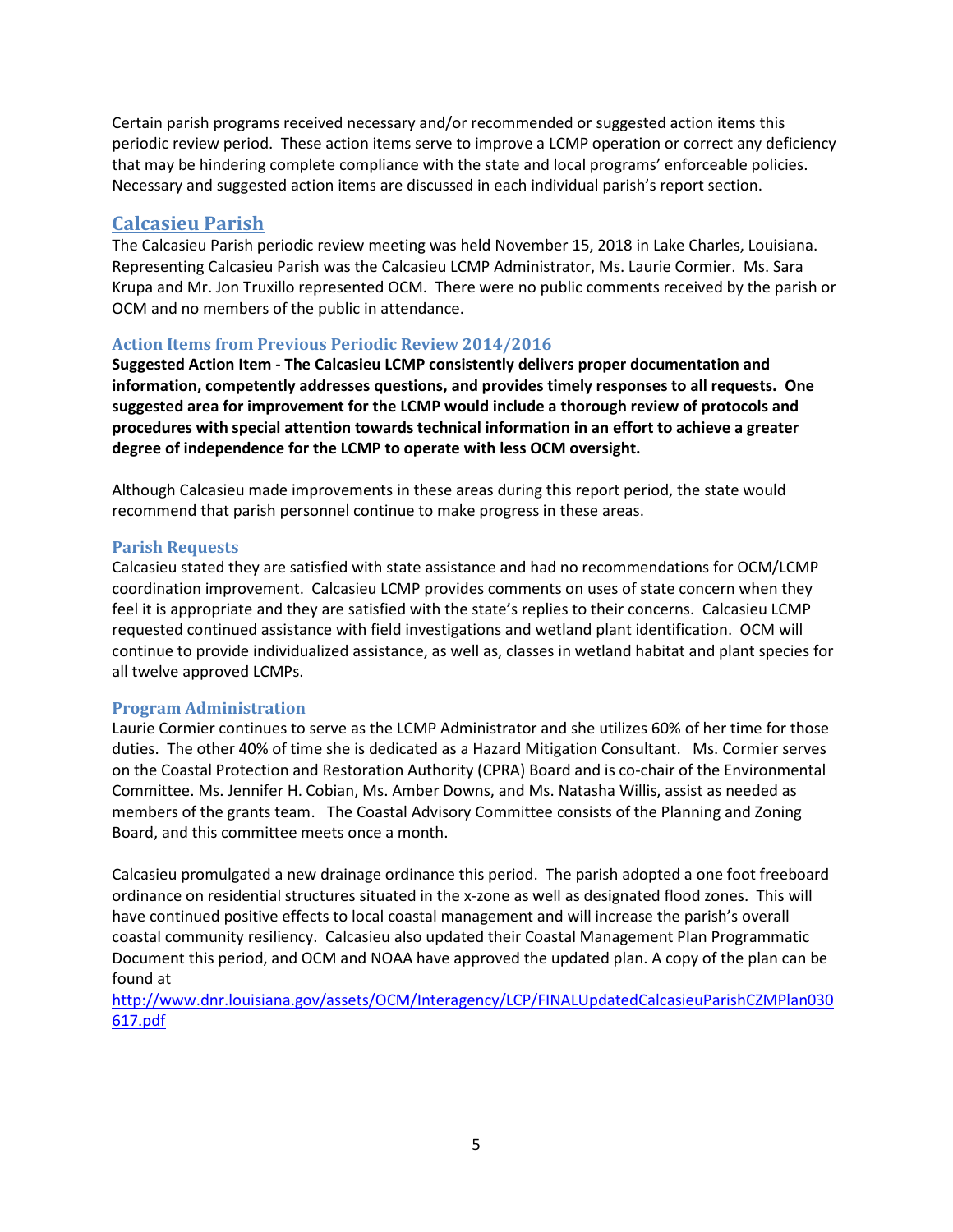#### **Program Processes and Permit Issues**

There were nine uses of local concern transmitted to the LCMP and eight authorizations issued by the LCMP this review period. The LCMP reviewed 46 uses of state concern. There was one authorization this period that required a one year growing season condition to assess impacts to vegetated wetlands. The parish reviewed the site recovery conditions following one growing season for the one authorization that had been issued a one year season growing condition during the last review period. That site was found to have recovered.

The process for monitoring permit activity is done through periodic site inspections. Calcasieu LCMP inspects and enforces all permit requirements. All local concern applications that are determined to be CUPs were placed on a 30 day public comment period, and all final permit determinations are published in the official parish journal. The results are published on the parish web site for the public to view as well. The LCMP includes Basis of Decision (BOD) documentation in all LCUP permit files. They have established protocols in place for one year growing season conditions and have successfully utilized these protocols for the past two review periods. The parish is prepared to condition permits with any special conditions as needed. There were no enforcement issues this review period. The parish is very progressive in regards to community resiliency and has established procedures for storm water controls and nonpoint source pollution prevention. There were no negative issues with any state or federal resource agencies.

## **LCMP Managers Meetings and Additional Items**

The parish attended all LCMP meetings during the review period. Suggested topics for future meetings would be to highlight protocols and procedures with special emphasis on the technical aspects of permit authorization and review, especially in regards to field investigation and wetland identification procedures. Calcasieu is very active in regards to restoration projects including project partnerships with their neighboring parish partners: Cameron and Vermilion and with the Chenier Plain Coastal Restoration and Protection Authority. Calcasieu also received a Coastal Communities Resiliency Grant from the National Association of Counties to participate in the Strengthening Coastal Counties Resilience Challenge.

This review period Calcasieu continued to work together with OCM on our NOAA-309 Resiliency Task: Improved Flood Protection Analysis Incorporation into Calcasieu Parish's Local Coastal Use Application Review. This period the Community Rating System (CRS) resiliency improvement protocols to be included in the permit review process underwent final development and were put into operation. A monitoring and reporting process was also developed and put into practice. Calcasieu Parish participates in outreach education activities for coastal nonpoint pollution control in several ways: Laurie T. Cormier serves as the Co-Chair for the Environmental Committee through the Chamber of Southwestern Louisiana (SWLA) which hosts a yearly middle school poster contest and high school video contest for pollution control and coastal issues; the Calcasieu Parish Police Jury has a litter control program; and, the parish also has an activity page for kids concerning storm water education.

Calcasieu has one marina in the Louisiana Clean Marina program but does not have immediate plans to certify any more.

#### **Permit Decisions**

Calcasieu Parish's permit decisions have been consistent with the state program and its programmatic document. Calcasieu Parish is following the Coastal Use Guidelines and the Calcasieu Coastal Management Plan Programmatic Document when permitting applications for activities in the parish.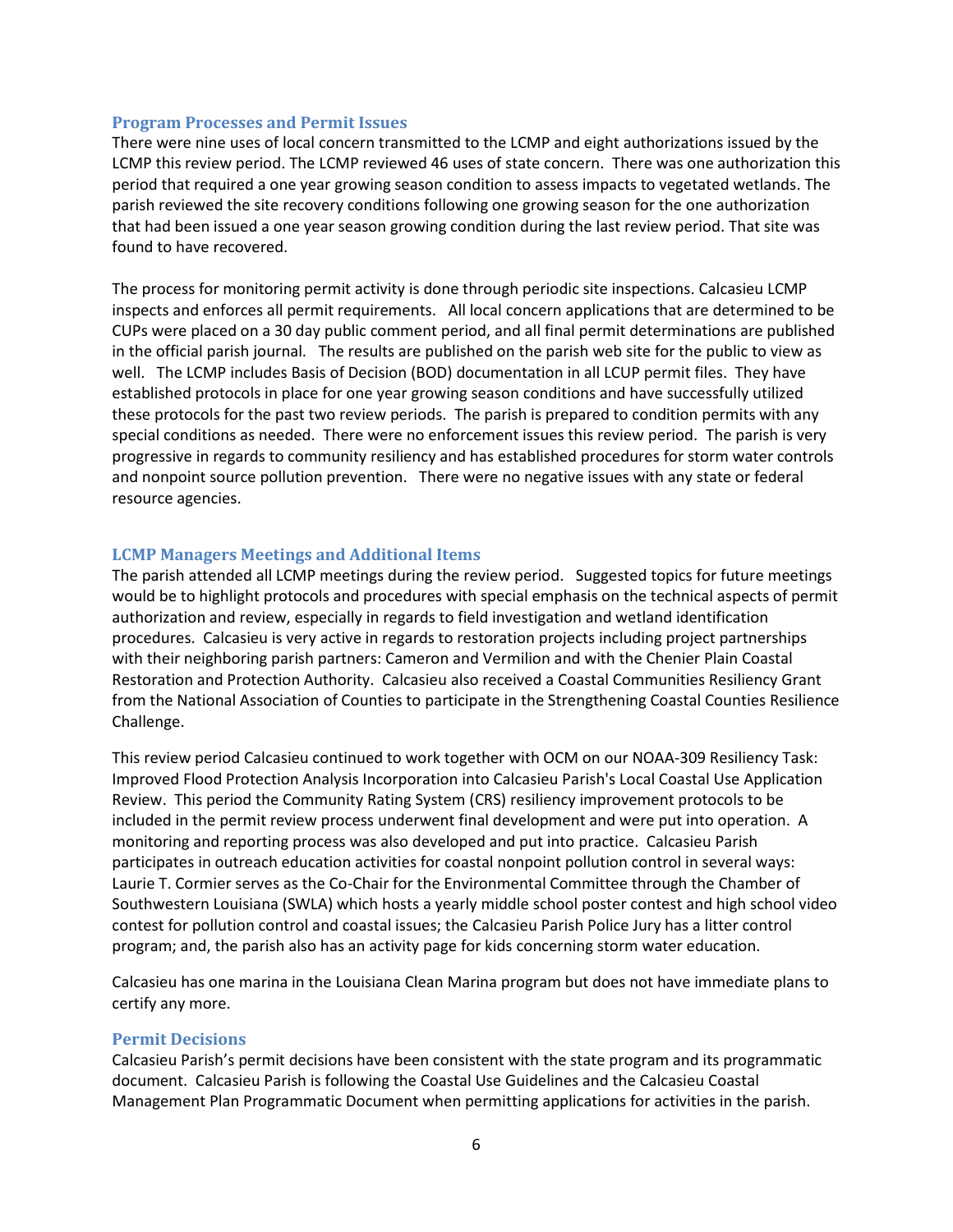Calcasieu is running a very admirable program and Ms. Cormier is to be highly commended for her prompt response to state requests, attention to detail, and overall enthusiastic attitude regarding coastal management efforts.

#### **Parish Comments**

Calcasieu Parish is following the Coastal Use Guidelines and Calcasieu Coastal Management Plan Programmatic Documents when permitting applications for the activities in Calcasieu Parish. (Laurie Cormier, LCMP Administrator)

## <span id="page-6-0"></span>**Cameron Parish**

The Cameron Parish review was held on December 12, 2018 in Cameron, Louisiana. Parish personnel present included Mr. Myles Hebert, Certified Building Official and Floodplain Administrator; and Ms. Kara Bonsall, Coastal Management Administrator. Mr. Charles Reulet, and Mr. Jon Truxillo represented OCM at the meeting. There were no public comments received and no members of the public in attendance.

#### **Action Items from Previous Periodic Review 2014/2016**

**Necessary Action Item - The Cameron LCMP should work diligently to assure all mitigation that is assessed is in strict compliance with state and parish regulations. Cameron should continue to have all mitigation assessments undergo review by the OCM mitigation section. Cameron should work diligently to achieve substantial coordination with the U.S. Army COE of Engineers (COE) early in the permit application review process.** 

All compensatory mitigation this review period was properly assessed and coordinated with OCM and the COE. Cameron continues to work carefully to assure all mitigation is correctly assessed and properly coordinated with the OCM's mitigation section and the COE.

## **Recommended Action Item - The Cameron LCMP should work diligently to utilize the new internal procedures established to insure follow up on one year growing season mitigation conditions. OCM developed a new LCMP Field Investigation Form to assist in this endeavor.**

Cameron LCMP appears to have greatly improved in one year growing season mitigation condition reinspections follow-up procedures. Cameron LCMP assisted OCM in resolving several outstanding one year growing season mitigation condition re-inspections that had remained open until this review period. Cameron LCMP has been utilizing the new LCMP Field Investigation Form. Cameron LCMP further enhanced a computer calendar and card mail-in notification processes this period as well.

#### **Parish Requests**

Cameron LCMP did not have any requests for the state program at the periodic review meeting or in the accompanying report. Cameron believes that OCM adequately addresses the parish goals, policies, and objectives when reviewing uses of state concern applications. However, there was one specific instance this report period where the state, at first, did not adequately consider the hardship potentially being imposed upon Cameron regarding a use of state concern CUP. As a result of this instance, the state has made improvements in the coordination procedure with the Cameron Gravity Drainage District in regards to projects determined to be a state concern that may have potential impacts to established parish drainage maintenance right(s)-of-way.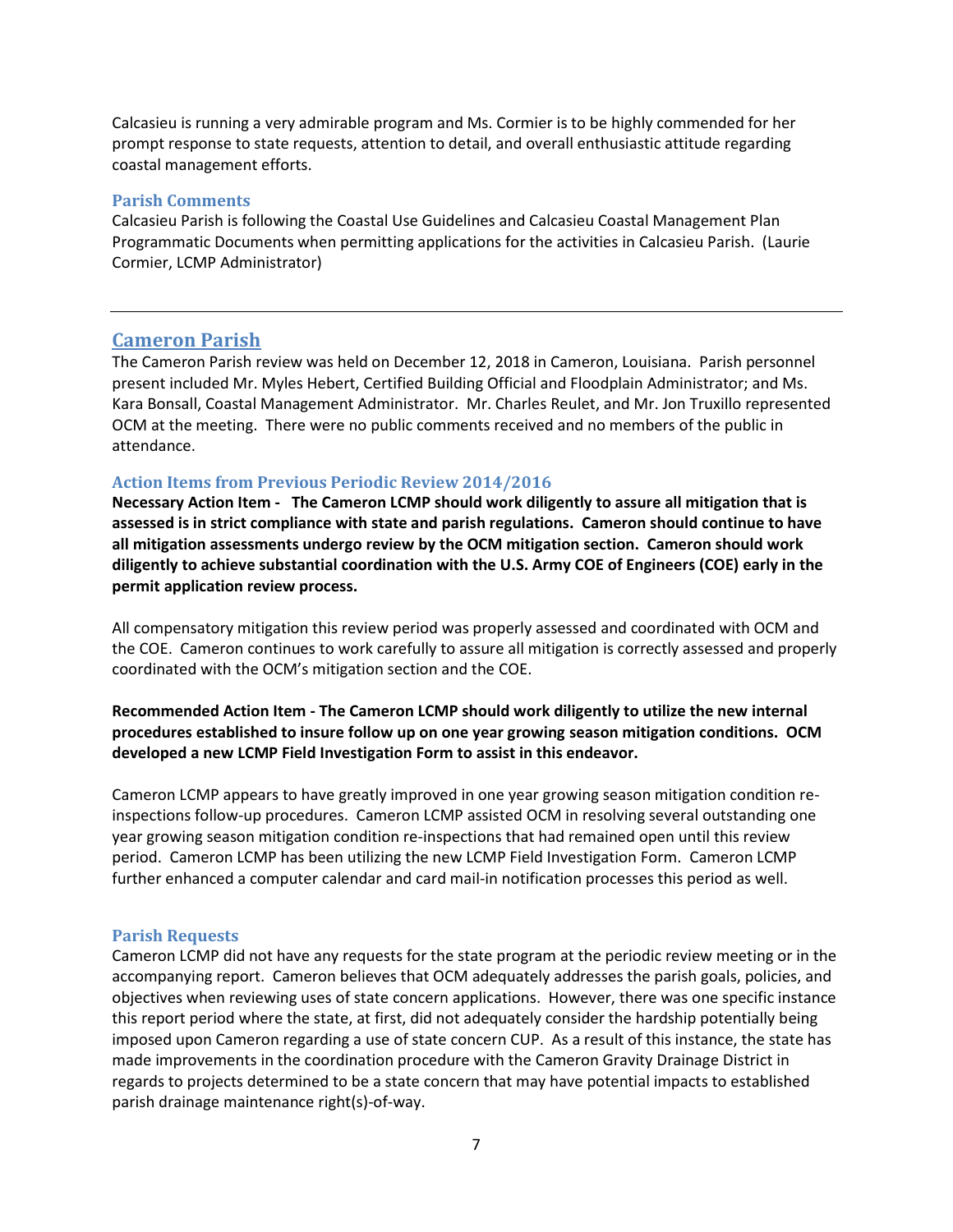#### **Program Administration**

Kara Bonsall is the Cameron Parish Coastal Zone Administrator. Her job consists of overseeing the program and attending various meetings concerning coastal and wetland issues. Ms. Bonsall makes determinations on LCUP applications and performs the other duties attendant to the LCMP Program. Ms. Bonsall's other job duties consist of issuing development permits, 911 addressing, violation letters, and interpreting Federal Emergency Management Association (FEMA) regulations for the parish. Myles Hebert assists the Coastal Zone Administrator with violations that may occur which includes performing on-site inspections and working closely with Ms. Bonsall on these concerns. He also assists in other LCMP duties as needed including assisting with mitigation when necessary and frequently attends various meetings concerning coastal and wetland issues. Mr. Hebert also is the Certified Building Official and Floodplain Administrator for the parish which consists of performing all building inspections throughout the parish; this requires attending various classes for maintaining continuing education credits. Ms. Bonsall and Mr. Hebert work well together and are extremely knowledgeable about permits and regulations concerning the coastal zone, flood management and development in general.

Cameron Parish has a Coastal Management Committee. The committee consists of the six Drainage Districts, the Coastal Restoration Committee, and the Police Jury. Copies of all state and local concern applications are mailed to the Coastal Management Committee for approval or comments. All information from the committee is sent back to the LCMP. There were no new coastal ordinances adopted this review period.

#### **Program Processes and Permit Issues**

There were 32 uses of local concern transmitted to the LCMP and 22 authorizations issued by the LCMP this review period. The LCMP reviewed 165 uses of state concern. There was one authorization this period that required a one year growing season condition to assess impacts to vegetated wetlands and three authorizations that were assigned compensatory mitigation. The Cameron LCMP properly provides for a 25-day public comment period on local concern applications under review by placing a public notice in the official parish journal. All Police Jury minutes are published in the official parish journal. They include approval and denial of permits in those minutes. Copies of all local concern public notices are promptly emailed to OCM. Cameron LCMP conducts field investigation on all LCUP applications and has greatly improved in the submission of LCMP Investigation Report forms. Most program deliverables and permit application and authorization data is received by OCM from the Cameron LCMP in a timely manner. Permits are conditioned with special conditions as needed. Cameron LCMP includes Basis of Decision documentation in their permit files and has instituted a project initiation and completion card system notification process for work authorized by parish Local Coastal Use Permits. As previously stated all mitigation assessments were very satisfactorily completed this period. There were three permits that had one year growing season conditions in the authorization letters but did not require photos or field investigations, pre and post analyses for compliance. The submitted habitat impacts code sheets for these permits also incorrectly had the mitigation required fields coded as "No" instead of "Waiting".

**Necessary Action Item - The Cameron LCMP shall include all conditions required and submit correct data required concerning growing season conditions in LCUP authorizations and code sheets.** 

#### **LCMP Managers Meetings and Additional Items**

Cameron Parish has been represented at all LCMP meetings. Ms. Bonsall and Mr. Hebert are very active in the program, as evidenced by their attendance at the LCMP meetings, various training programs and workshops offered by OCM. Cameron did not have any suggested topics for future LCMP meetings. The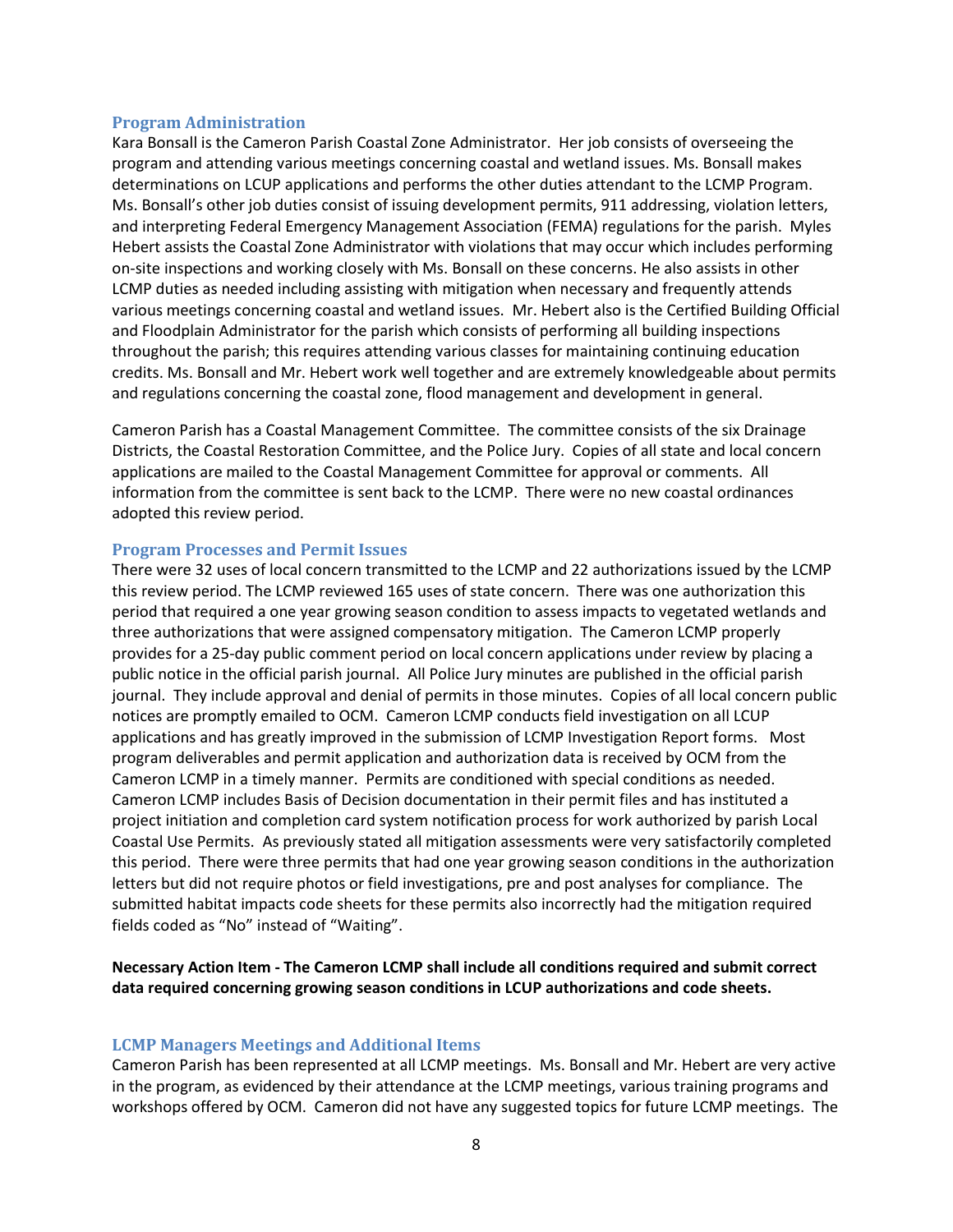Cameron Parish Coastal Zone Management Program sees OCM to be a great source of information and assistance and finds no particular areas needing change. Cameron LCMP participates in both parish restoration projects and in coastal education and outreach, but has no marinas in the Louisiana Clean Program. They did not identify any viable candidates for the Louisiana Clean Marina Program.

#### **Permit Decisions**

Cameron Parish's permit decisions have been consistent with the state program and its programmatic document. Cameron Parish is using the Coastal Use Guidelines and other Cameron Parish enforceable policies when permitting applications for activities in the parish. Ms. Bonsall and Mr. Hebert should be commended for their expertise and professionalism, responsiveness to OCM requests, and for the high quality of program operation.

#### **Parish Comments**

Cameron Parish LCMP continues to benefit from OCM, particularly the mitigation assistance that is provided on a much needed basis (Kara Bonsall, LCMP Administrator).

## <span id="page-8-0"></span>**Jefferson Parish**

The Jefferson Parish review was held on December 3, 2018 in Marrero, Louisiana. Ms. Laruen Averill, Coastal Management Administrator, Mr. Jason Smith, Coastal Permit Specialist, and Mr. Seamus Riley, Project Specialist represented the parish. Ms. Sara Krupa and Mr. Jon Truxillo represented OCM at the meeting. There were no public comments received and no members of the public attended.

## **Action Items from Previous Periodic Review 2014/2016**

**Suggested Action Item - Jefferson Parish should continue to improve in the timely submission of code sheets, paying special attention to the prompt submission of the initial code sheets.**

For two previous review periods it was suggested that Jefferson Parish should continue in the prompt submission of adequate and timely documentation and reporting to the state on application processing and authorization data. During this reporting period, Jefferson Parish consistently maintained the timely submission of contract deliverables, and helped OCM address outdated enforcement files, database errors and other inconsistencies from previous periods.

## **Parish Requests**

Jefferson Parish is very satisfied with the state program's assistance. Parish representatives feel that the OCM Local Program Section and Mitigation Section staff, as well as, the OCM Field Biologists are very accommodating. Jefferson LCMP requested additional guidance and/or templates for the Needs Alternatives and Justification (NAJ) and Hydrological Modification Impact Analysis (HMIA) processes, as well as, additional wetland plant identification courses.

## **Program Administration**

This report period Jefferson Parish created a new Jefferson Parish Coastal Management Division within their Public Works Department. Ms. Lauren Averill serves as the Administrator. Ms. Averill manages and oversees all related coastal matters in Jefferson Parish, including: serving on numerous boards and committees, engaging state and federal agencies for funding, and seeking out partnerships to provide coastal restoration to the parish. Mr. Jason Smith continues in the primary handling of all matters related to implementation of the parish LCMP. Mr. Seamus Riley serves as a technical specialist and handles the preparing of grants and meetings, preparing educational outreach and performing permit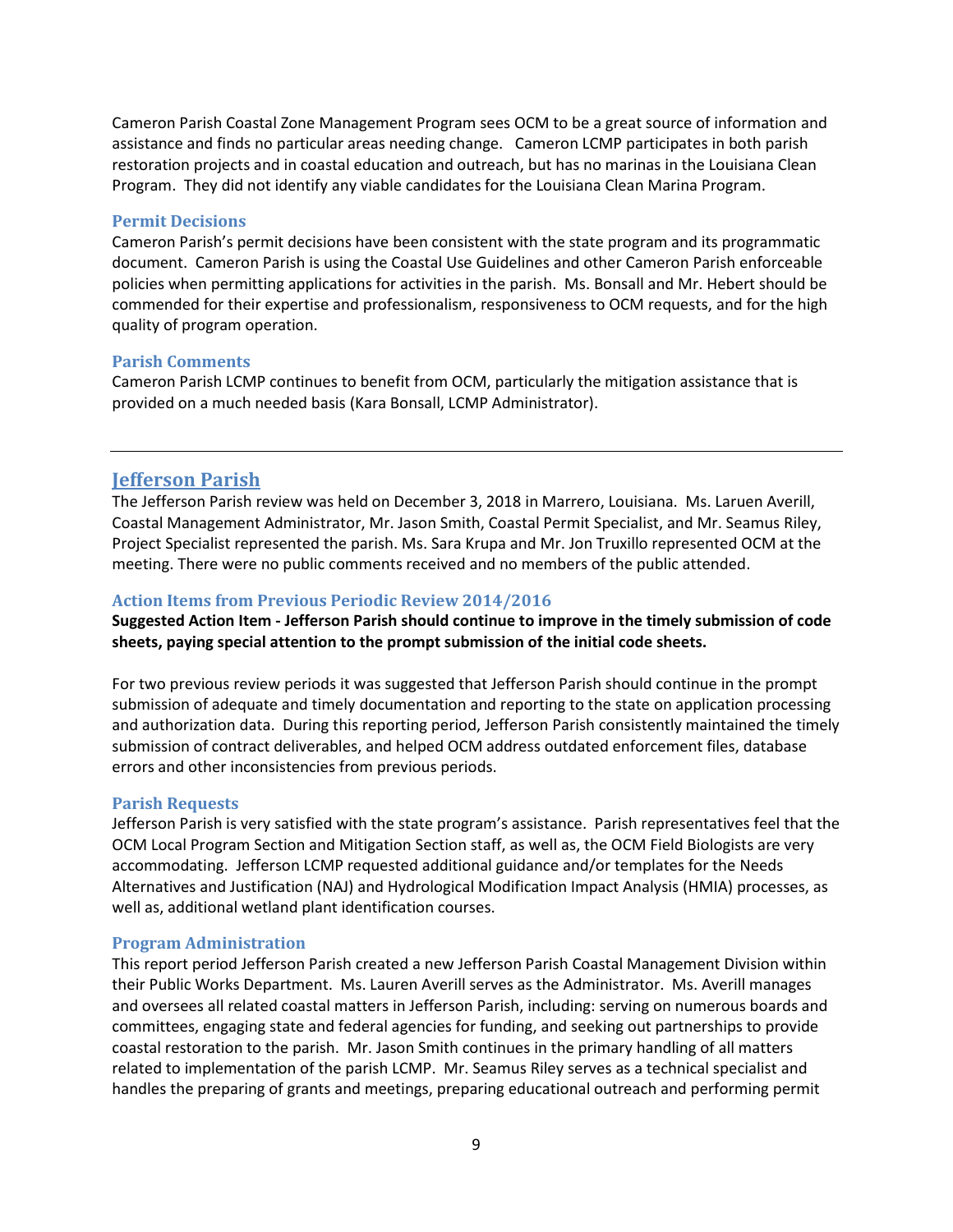tracking. All staff members contribute in implementation of restoration projects and serve in emergency response roles in the event of natural hazards or disasters. Jefferson Parish does not have a Coastal Management Committee. There were no new ordinances adopted this review period.

#### **Program Processes and Permit Issues**

There were 49 uses of local concern transmitted to, and 52 authorizations issued by, the LCMP this review period; the LCMP reviewed 156 uses of state concern. There were no authorizations this period that required a one year growing season condition to assess impacts to vegetated wetlands. There were six instances of assigned compensatory mitigation this period properly conducted with appropriate compensation and with excellent coordination with OCM's mitigation section and the proper federal mitigation partners. Jefferson LCMP is to be commended for its outstanding mitigation assessment and coordination process and leads all Louisiana LCMPs in the development of innovative technical procedures developed in regards to compensatory mitigation and permit processing. The Jefferson LCMP maintains a permits database to better track local and state permit applications.

The LCMP provides comments when needed to OCM regarding state concerns. Much of the work performed in Jefferson Parish pertains to making repairs and conducting maintenance activities as a result of several storms. The parish does prefer that wetland impact minimization techniques be employed regarding the laying of new pipelines for uses of state concern. There were no specific cases to report from the LCMP concerning OCM not adequately addressing any concerns and no major issues to report concerning other local, state or federal agencies this review period.

The Jefferson LCMP properly follows all correct public notice procedures. The LCMP utilizes reinspection rather than photo conditions to follow up on one year growing season conditioned permits. The Jefferson LCMP actively works to avoid and/or minimize adverse impacts during the permitting process. The need for field investigations is determined on a case by case basis. The parish program has well-established procedures for dealing with enforcement cases and does an outstanding job with after the fact permits and requiring the proper mitigation when necessary. The LCMP also has a wellestablished program in place that informs applicants for other parish permits of all permitting responsibilities on the front end when they apply for any permit in the parish and this greatly reduces the number of enforcement cases.

The LCMP includes a copy of the Basis of Decision documentation in the permit files, and welcomes the assistance of OCM with this task. To date, there are four permit applications with long processing times. One involves issues still unresolved with the COE, one is waiting payment of assessed mitigation, and the remaining two are enforcement issues dealing with unauthorized clearing and filling.

## **LCMP Managers Meetings and Additional Items**

A representative from the Jefferson Parish LCMP has been in attendance at all the LCMP managers meetings this period. The Jefferson LCMP had the following suggestions for future program meetings:

1) provide a workshop/demonstration on how to access and use the regulatory In-Lieu Fee and Bank Information Tracking System (RIBITS) to track mitigation payments using existing cases;

2) provide a workshop/demonstration on how to fill out habitat benefits code sheets using several examples of cases using the OCM In-Lieu Fee Mitigation Program, and private mitigation banks involving both impacts to forested wetlands and marsh habitats;

3) provide a workshop/demonstration on identifying common wetland vegetation within several habitats (bottomland hardwoods, saline marsh, brackish marsh, fresh marsh);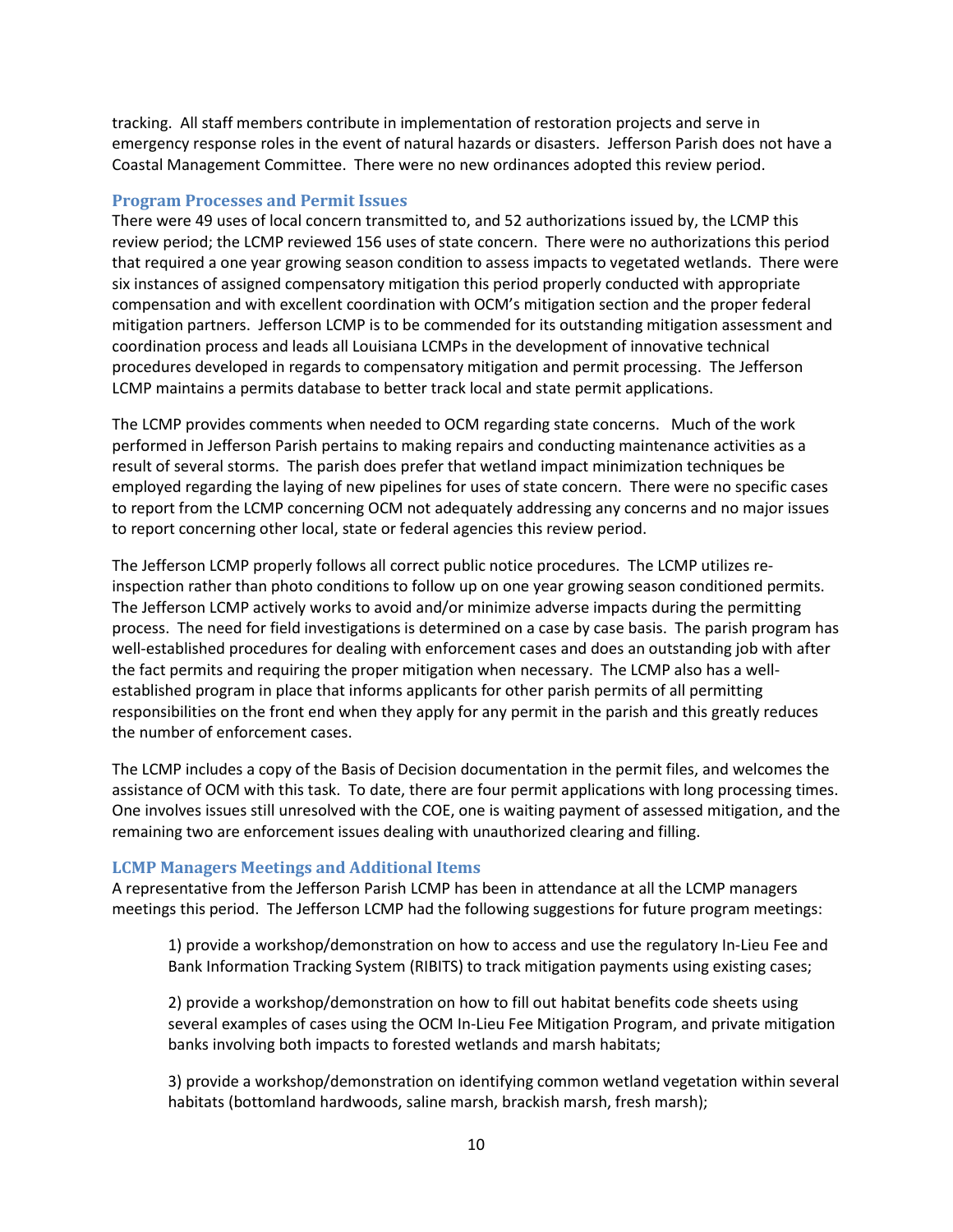4) continued demonstrations on how to use and navigate Strategic On-Line Natural Resources Inventory System (SONRIS) to assist with permit applications and/or restoration activities;

5) provide additional workshops focusing on how OCM incorporates best management practices into their permits; and

6) provide overview of all current and state approved mitigation banks/areas and have a few of the operated companies speak about how they keep records and monitor the success of the wetland areas.

7) Provide a continued training on how to process/review the Hydrologic Modification Impact Analysis (HMIA) and the Needs, Alternatives, and Justification Analysis (NAJ) and do so by incorporating past permitted projects, as well as, include several sample letters pertaining to various scenarios which the coastal programs can use.

Jefferson Parish utilizes the LCMP Handbook and other provided resources and customizes these resources as appropriate for their program's uses. The Jefferson LCMP is involved in numerous coastal restoration projects and education outreach efforts but has no marinas involved in the Louisiana Clean Marina Program, nor can it identify any worthwhile prospects at this time.

#### **Permit Decisions**

Jefferson Parish's permit decisions have been consistent with the state program and its programmatic document. Jefferson Parish follows the Coastal Use Guidelines and the Jefferson Programmatic Document when permitting applications for activities in the parish. Jefferson is running an extremely well run and thorough program, especially in regards to technical proficiency and attention to processing details.

#### **Parish Comments**

The Jefferson Parish Periodic Review section of the report looks fine. (Jason Smith, Coastal Permit Specialist)

## <span id="page-10-0"></span>**Lafourche Parish**

The Lafourche Parish review was held on November 23, 2018 in Mathews, Louisiana. Ms. Amanda Voisin, Coastal Restoration and Management Administrator and Ms. Lindsey Dufrene, Coastal Permits Coordinator, represented the parish. Ms. Sara Krupa and Mr. Jon Truxillo represented OCM. There were no public comments received and no members of the public in attendance.

#### **Action Items from Previous Periodic Review 2014/2016**

## **Necessary Action Item - Lafourche Parish LCMP must include Basis of Decision documentation in their LCUP files.**

Lafourche LCMP has been including the necessary Basis of Decision (BOD) documentation in the permit files but has not always been consistent in forwarding the BOD to OCM to upload into the electronic record on LDNR's Strategic On-Line Natural Resources Inventory System (SONRIS). Lafourche committed to forwarding all applicable BOD documentation to OCM at the periodic review meeting.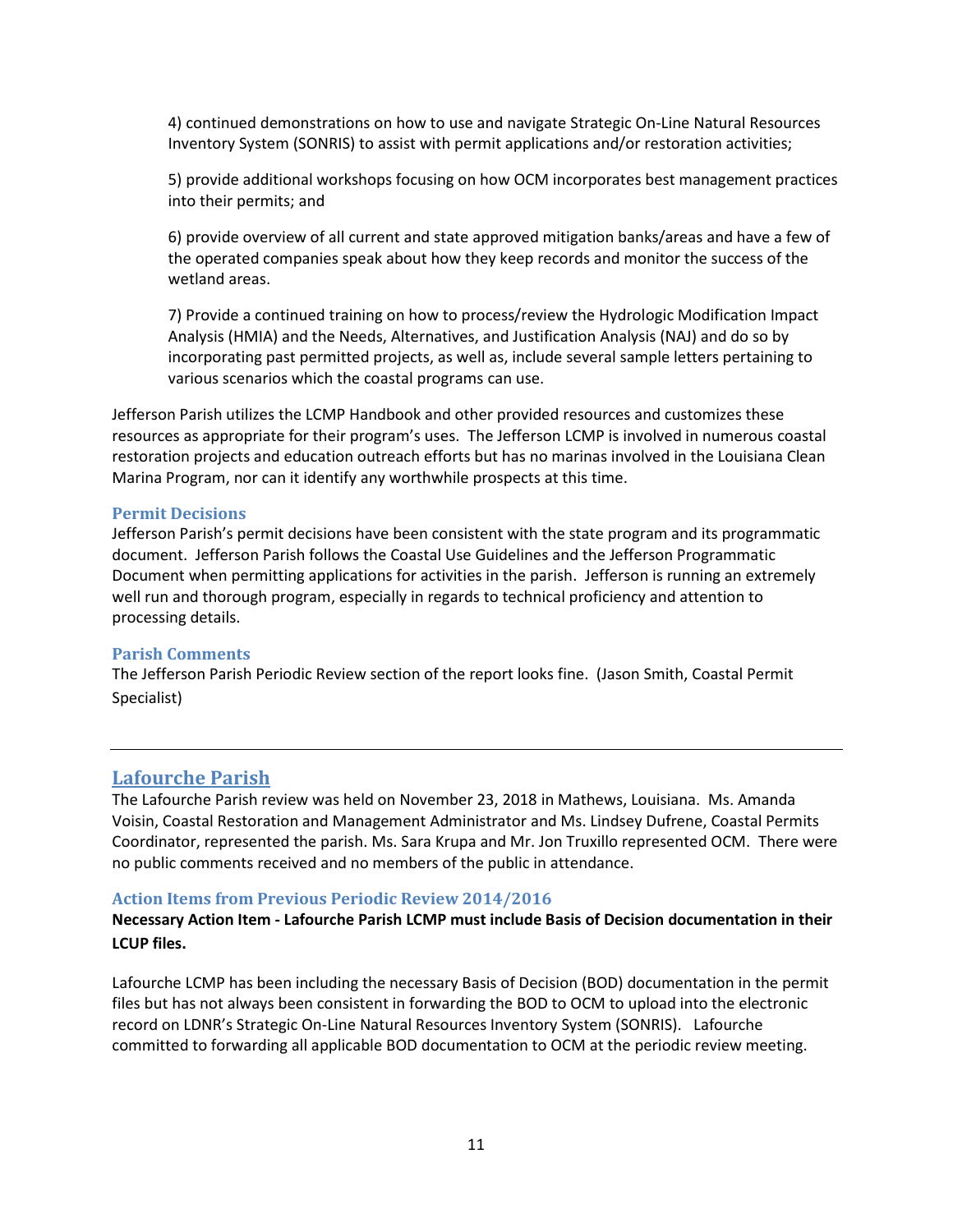#### **Parish Requests**

Lafourche Parish expressed that they are satisfied with state program's assistance. State assistance to the parish has always been available whenever needed. Lafourche LCMP stated that they have always received assistance in an efficient manner from the LCMP staff. At this time, there are no specific changes or actions recommended. Lafourche LCMP continued to request training on field investigation procedure and wetland plant identification. OCM will continue to provide this training.

#### **Program Administration**

Amanda Voisin, former Coastal Zone Management (CZM) Permits Coordinator, was promoted to CZM Administrator at the end of the last reporting period. Lindsey Dufrene, former CZM Clerk, was promoted to Coastal Permits Coordinator beginning this period. Ms. Dufrene has assumed the responsibilities of reviewing, processing, and issuing Local Coastal Use Permits and assisting in the management and administrative duties of the LCMP with assistance from Ms. Voisin as needed. Lafourche Parish has a CZM Committee. Currently, there is one vacant spot on the board and they are working to fill the opening. There were no new coastal ordinances or resolutions adopted this period.

Lafourche Parish comments on uses of state concern applications when they include areas of concern for the Lafourche Parish Office of Coastal Zone Management or the CZM Advisory Committee by utilizing the SONRIS comments function. The parish feels that their comments are adequately addressed and there were no specific problem instances.

Coordination and cooperation between Lafourche Parish and LDNR has been very satisfactory this review period. The only resource agency coordination issue occasionally encountered is coordination with the U.S. Corps of Engineers (COE) due to the lengthy timeframe for the COE to issue permits, specifically in regards to permits with mitigation. Because mitigation determinations usually rely on coordination with the COE, LCMP processing times are often greatly increased as a result.

#### **Program Processes and Permit Issues**

There were 24 uses of local concern transmitted to and 24 authorizations issued by the LCMP this review period; the LCMP reviewed 223 uses of state concern. There were two authorizations this period that required one year growing season conditions to assess impacts to vegetated wetlands. There were three instances of assigned compensatory mitigation issued this period properly conducted with proper compensation and with excellent coordination with OCM's mitigation section and the appropriate federal mitigation partners. Lafourche LCMP is again to be commended for its outstanding mitigation assessment and coordination processes. The Lafourche LCMP could have more confidence in their ability to conduct independent field investigations; however, the LCMP staff remain willing to continue giving assistance.

All public notice procedures are properly followed. One year growing season notifications are set as reminders in the Microsoft Outlook calendar system. Lists for all current and previously issued permit authorization and documentation for one year growing season conditions are rigorously kept. These are utilized for permit condition compliance and re-inspection field investigations. Authorization with one year growing season conditions are required to provide pre and post aerial imagery. Special conditions are included in many parish LCUP authorizations. Minimization and avoidance of adverse impacts are taken into consideration when processing local CUPs. The Lafourche LCMP continues its excellent procedures for requiring Needs, Alternatives, and Justification (NAJ) and Hydrological Modification Impact Analyses (HMIA) from applicants. OCM/LCMP staff often utilize Lafourche NAJ and HMIA request examples when giving instruction to other parish LCMPs. During these NAJ and HMIA reviews reasonable alternatives are reviewed and considered prior to issuing a LCUP with impacts. Field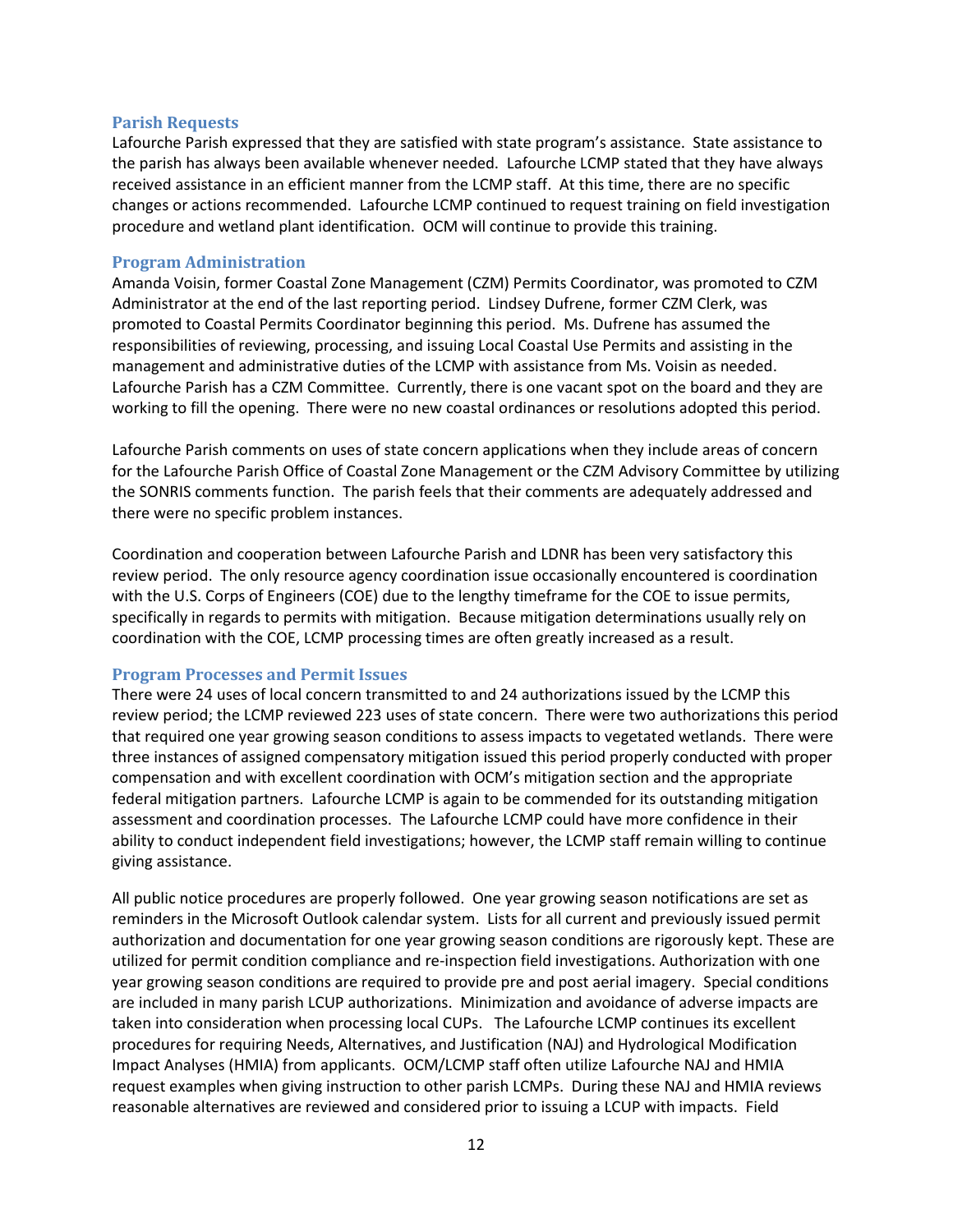investigation procedures have improved this review period; however, the parish LCMP staff should continue to build confidence in their ability to conduct independent field investigations.

## **Suggested Action Item: Lafourche LCMP staff should continue to familiarize themselves with necessary resources in an effort to conduct independent field investigations.**

#### **LCMP Managers Meetings and Additional Items**

Lafourche had representation at all LCMP meetings this period and suggested additional wetland plant identification classes from the OCM. The LCMP did not have any recommendations/suggestions for the LCMP handbook. For this periodic review period, Lafourche Parish is currently partnering with the Coastal Protection and Restoration Authority (CPRA) on the Grand Bayou Freshwater Reintroduction Project. Another project, the Golden Meadow Marsh Creation Project being funded by the parish and CPRA is set to commence as early as April of this year. Any nonpoint source pollution or flood prevention education is handled through the parish's Floodplain Management Department. Lafourche only has one marina in the Louisiana Clean Marina Program. There are no plans in the immediate future to certify any others.

#### **Permit Decisions**

Lafourche Parish's permit decisions have been consistent with the state program, the state guidelines and its programmatic document. Lafourche conducted numerous field investigations with OCM assistance and continued processing of numerous enforcement cases this period. Lafourche is running a first-rate and very effective LCMP.

#### **Parish Comments**

On behalf of the Lafourche Parish Office of Coastal Zone Management, thank you for the time spent on the periodic review of our local program here in Lafourche. We use these reports provided to us to make our program better and to make sure we are providing the best service and support to Lafourche Parish residents. We feel that our strong relationship with OCM continues to help us achieve these goals, and we appreciate the effort that is put forth to ensure that we are running a successful local coastal program. We would also like to thank you, Jon, for your willingness to assist when needed, and you continue to be a great resource for Lindsey and me. (Amanda Voisin, Coastal Zone Management Administrator)

## <span id="page-12-0"></span>**Orleans Parish**

The Orleans Parish periodic review meeting was held November 13, 2018 in New Orleans, Louisiana at the Orleans Parish Coastal Management Office. Mr. Jerome Landry, Floodplain Administrator and Mr. Brad Klamer, Assistant Floodplain Program Manager represented Orleans Parish. Ms. Sara Krupa and Mr. Jon Truxillo represented OCM. There were no public comments received and no members of the public at the meeting.

## **Action Items from Previous Periodic Review 2014/2016**

**Necessary Action Item: Final permit determinations must be published in the official parish journal. The publication of the permit final decision starts the state legislated 10 day appeals clock deadline.**

The Orleans LCMP was moved to a new parish department with all new personnel this review period and this item was not completed. OCM made the Orleans LCMP aware of this requirement at the review meeting and they will begin compliance immediately.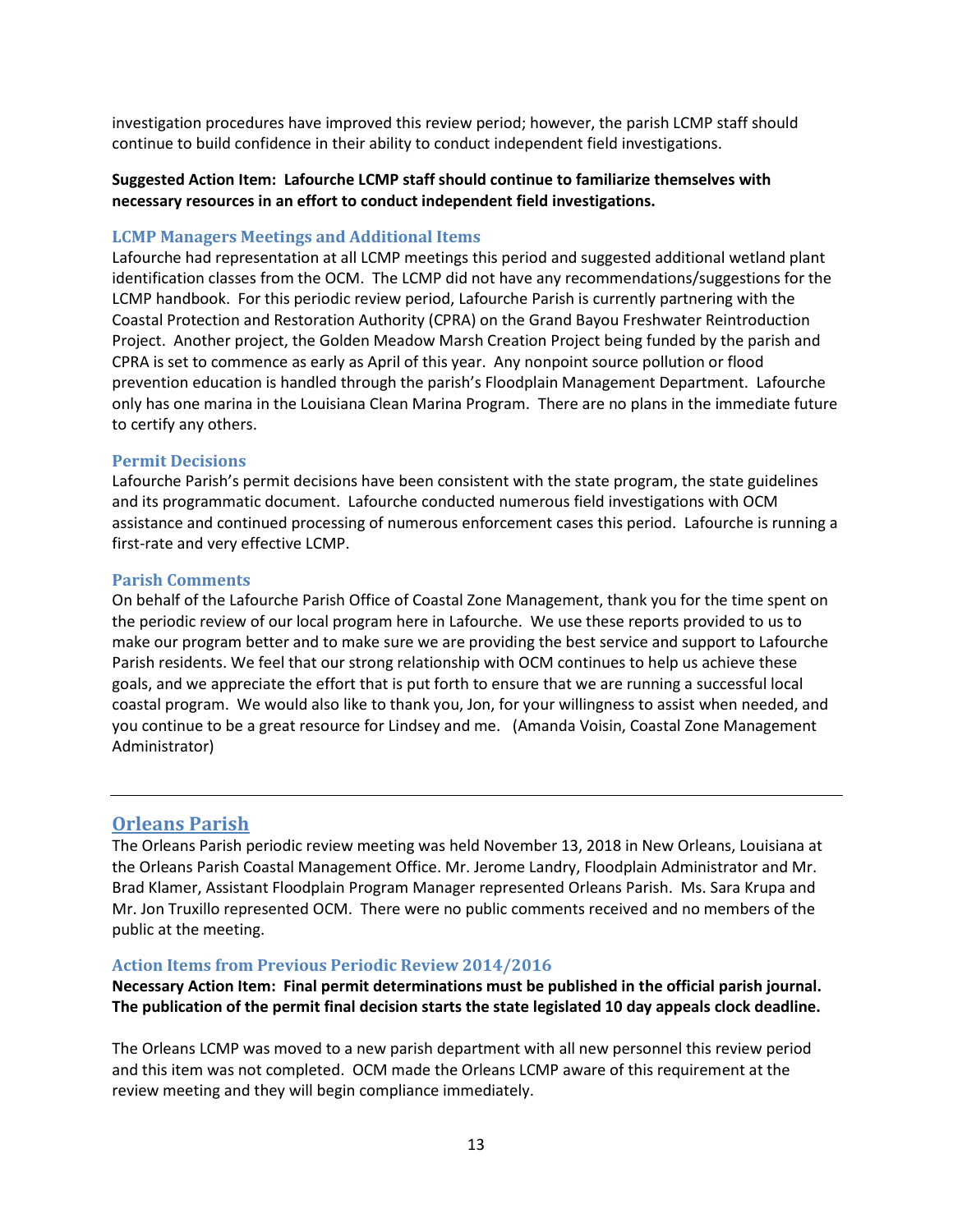**Suggested Action Item - Orleans Parish should continue to improve in the timely submission of code sheets and other required permit data. Permit data should be received by OCM within five business days of change in permit application status.** 

As will be detailed in the Program Administration section below, the Orleans LCMP was moved to a new department with new personnel and all code sheets, contract deliverables and other required data were received in a most satisfactory time frame this review period.

#### **Parish Requests**

The City of New Orleans stated they are satisfied with assistance from the OCM. They did not have copies of last period's periodic review report including the previous action items. OCM noted that there was a citation from the regulations regarding the authority for Exempt authorizations missing from the Orleans Exempt Letter. OCM provided copies of the State Exempt Letter templates to Orleans LCMP. It was also evidenced as a result of this period's review that Orleans is not including Basis of Decision documentation in the Coastal Use Permit authorization files. OCM provided examples of Basis of Decision documentation to Orleans LCMP.

**Necessary Action Item – Orleans must include Basis of Decision documentation in Local Coastal Use Permit (LCUP) files.**

#### **Program Administration**

The Orleans Coastal Program moved into the Parish Floodplain Department this review period and has all new personnel. Mr. Jerome Landry is the Floodplain Administrator, Coastal Zone Manager Supervisor and Community Rating System Coordinator for the Parish Community Rating System (CRS) Program as part of the National Flood Insurance Program (NFIP). He supervises the Floodplain Department. Mr. Bradly Klamer is the Assistant Floodplain Program Manager, Coastal Zone Manager and Community Rating System Coordinator. Mr. Klamer fulfills most of the duties of the LCMP with assistance from Mr. Landry as needed.

#### **Program Processes and Permit Issues**

There were 22 uses of local concern transmitted to and 20 authorizations issued by the LCMP this review period. In addition, the LCMP reviewed 75 uses of state concern. Orleans effectively assigned correct mitigation for one authorization this review period and performed mitigation assessment for another that was withdrawn. Orleans also had one authorization where they used the minimization/avoidance sequencing process to remove all impacts to wetlands and therefore avoided compensatory mitigation requirements. Much of Orleans Parish is in developed urban fastlands behind storm protection levees and many development activities are exempt from OCM permitting. Orleans Parish follows proper public notice procedures on applications for permits. However the Orleans LCMP has not been publishing public notice of permit decisions.

## **Necessary Action Item – Orleans Parish must publish the final permit determinations in the official parish journal.**

The parish has not had to condition any permits with one year growing season conditions but feels confident in their ability to do so. The parish did not adopt any new ordinances applicable to the coastal management process this review period. Orleans utilizes construction inspections and final certificate of occupancy procedures to monitor permit activity completion and adherence to permit conditions. Orleans did not comment on any state concern applications this review period and is receiving notification from the state regarding pre-application and geological review meetings. The parish LCMP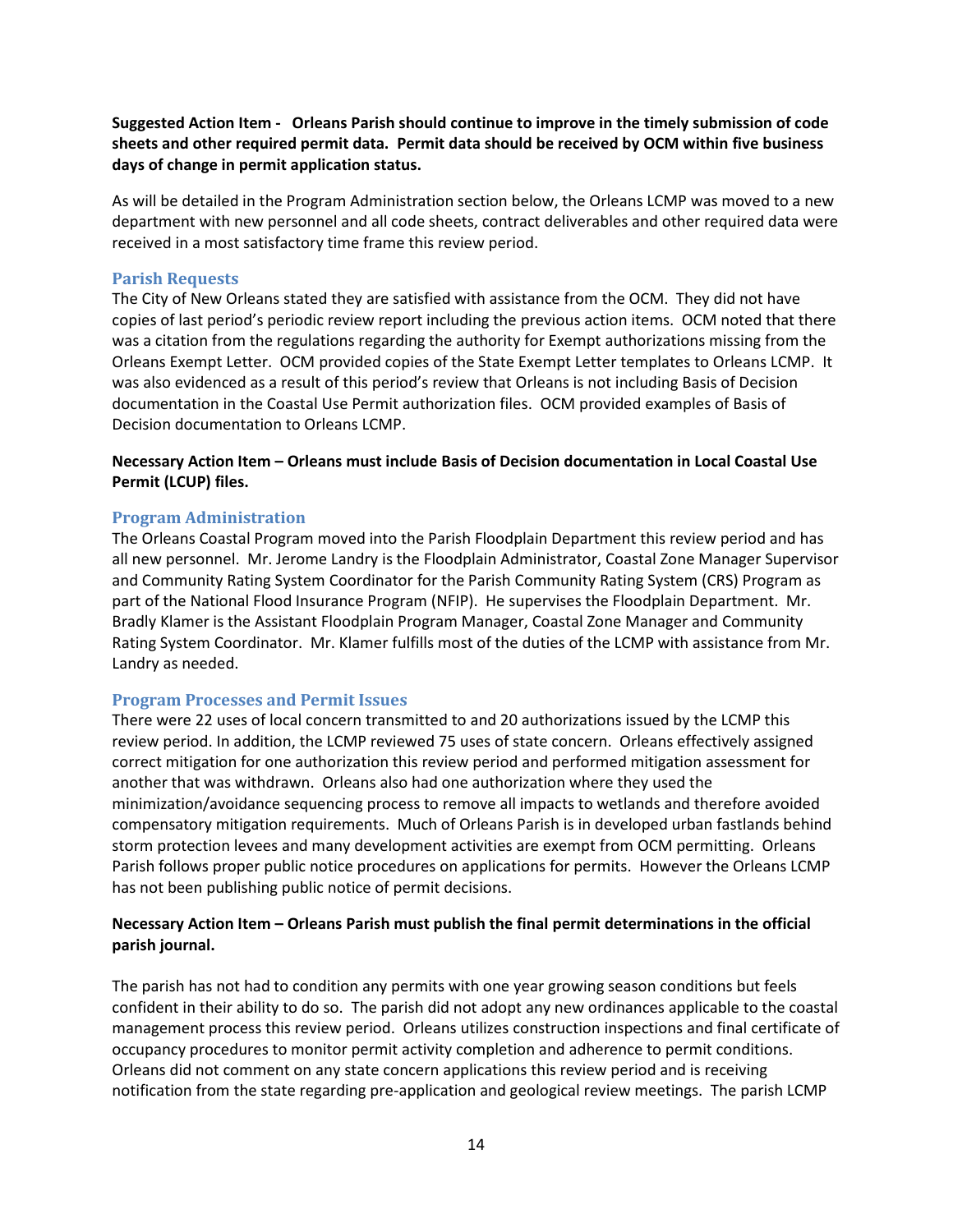was unaware of the Basis of Decision documentation requirement but will begin compliance immediately. Orleans LCMP and OCM staff performed several joint field investigations earlier in this period and now the Orleans LCMP staff feels confident in their ability to perform independent field investigations. Orleans LCMP has done a very good job utilizing the LCMP Field Investigation Report form.

#### **LCMP Managers Meetings and Additional Items**

Orleans Parish has had representation at this period's LCMP meetings. Orleans did not have any suggestions for future meetings or classes. Orleans has three marinas in the Louisiana Clean Marina Program, including the very first two certified into the program, and is agreeable to certifying more. Orleans also has Louisiana's only Clean and Resilient Marina certified in the Five Gulf State Clean and Resilient Marina Program.

#### **Permit Decisions**

Orleans Parish's permit decisions have been consistent with its programmatic document and the state program. Orleans Parish is following the Coastal Use Guidelines and the parish enforceable policies when permitting applications for activities in the parish. Orleans is operating a quality coastal program and will continue to work with OCM in the upcoming period to identify and correct any program discrepancies should they arise. The new LCMP staff have done a tremendous job of quickly and accurately absorbing the required knowledge involved in the operation of a parish LCMP.

#### **Parish Comments**

Orleans Parish accepts the periodic review as written and will continue to strive for improvement in all aspects detailed above. Support from OCM staff has been greatly appreciated especially on the Wetlands Value Assessment Community Model as we assign mitigation to projects. We look forward to continued coordination with counterparts in other parishes through the quarterly meetings and various conferences and events around the state. (Bradly Klamer, Coastal Zone Manager)

## <span id="page-14-0"></span>**Plaquemines Parish**

The Plaquemines Parish periodic review meeting was held on December 19, 2018 in Belle Chasse, Louisiana. Mr. Robert Spears, Parish GIS Manager and LCMP Administrator represented the parish. Mr. Charles Reulet, Ms. Sara Krupa and Mr. Jon Truxillo attended from OCM. There were no public comments received and no members of the public in attendance.

#### **Action Items from Previous Periodic Review 2014/2016**

**Suggested Action Item - Plaquemines LCMP personnel should continue to study and learn the technical material required to maintain their program's excellent operation.**

Plaquemines LCMP staff continued in their admirable operation of the program absorbing all training and transmitted information in a thorough manner. This is the second review period that Mr. Spears has been in charge of the program and he eagerly expresses a rapid understanding of all coastal management information that is transmitted. One area of future concern is that Plaquemines Parish dissolved the LCMP Manager position and simply added the LCMP Manager position's duties as additional work responsibility to an already full time Parish GIS Manager Position. Mr. Spears is approaching retirement and the parish has not officially encumbered any staff positions to the LCMP.

## **Recommended Action Item – Plaquemines Parish should officially designate a parish position responsible for LCMP administration duties.**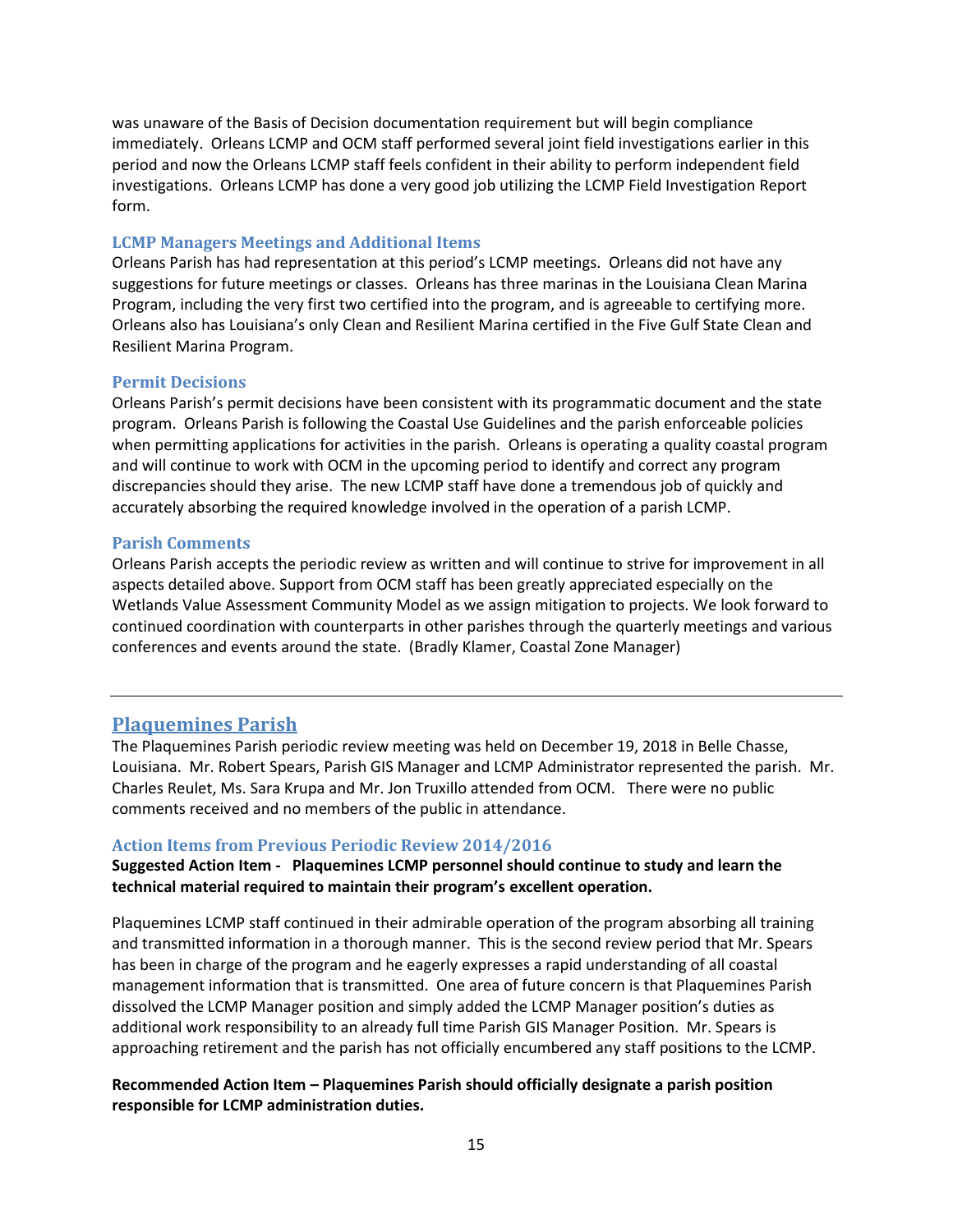#### **Parish Requests**

Plaquemines Parish states they have an outstanding working relationship with the OCM. Plaquemines states that OCM has always provided the parish with guidance, support, knowledge and attention whenever the parish has need. The parish requested additional information on how mitigation regulations address in-kind and in-basin requirements for habitat replacement of wetland impacts, and for the state template letters regarding placing applications on hold and on forced withdrawal of applications due to lack of adequate response to additional information requests. The parish also requested additional wetland habitat species identification classes. OCM has already provided and will continue to provide this information.

## **Program Administration**

The Plaquemines LCMP continued under the administration of Mr. Spears this report period, and Mr. Spears has continued its operation in an excellent and exceedingly professional manner. Ms. Krista Clark, Executive Assistant, assists Mr. Spears and works conscientiously and persistently to keep the program operating smoothly. Mr. Spears and Ms. Clark have been extremely receptive to instruction and make great efforts to acquire the technical knowledge necessary to continue the excellent tradition of Plaquemines LCMP operation. As stated in the previous action items section, Mr. Spears is approaching retirement and the parish should be proactive in addressing the LCMP future administration requirements before he retires. The parish has a CZM Committee of 11 members that are appointed from various parish resource concerns, such as recreational and commercial fishing, by the Parish Council.

#### **Program Processes and Permit Issues**

There were 35 uses of local concern transmitted to and 28 authorizations issued by the LCMP this review period; the LCMP reviewed 249 uses of state concern. Plaquemines correctly reassessed impacts and recovery for two authorizations with one year growing season mitigation waiting conditions this review period. All LCUP applications are placed on 25 days public notice and final permit determinations are also published in the official parish journal. Site visits are regularly conducted on all permit applications; in addition, permit authorizations are re-inspected after project completion. Plaquemines LCMP is very proactive in minimizing impacts through the sequencing process of avoidance and minimization of impacts. Applicants are often engaged in the minimization process during the initial site meeting. They are asked to justify the needs and to consider alternatives with less adverse impacts if applicable. The Plaquemines LCMP generally allows applicants time to consider alternatives. If an applicant no longer wishes to move forward the LCMP assists the applicant in voluntarily withdrawing the application. Plaquemines states that any questions or concerns this period on state issued permits were satisfactorily addressed.

Permits are properly conditioned when applicable. All permits are conditioned to maintain compliance with all appropriate local laws including nonpoint source pollution and/or flood prevention measures. All permits issued for a one year growing season are photographed with ground and/or aerial photography both pre and post permit period. The site is then revisited after one growing season for a follow-up inspection. The parish also includes in the files of all permits, before and after photos. A drone was purchased last review period to assist in this process. Plaquemines continues to leads the Louisiana parish coastal programs in the formulation and implementation of these rigorous field investigation inspection and re-inspection procedures, and has consistently served as the role model for adoption of field investigation protocols for the LCMP programs. Basis of Decision documentation is not being included in all permit files.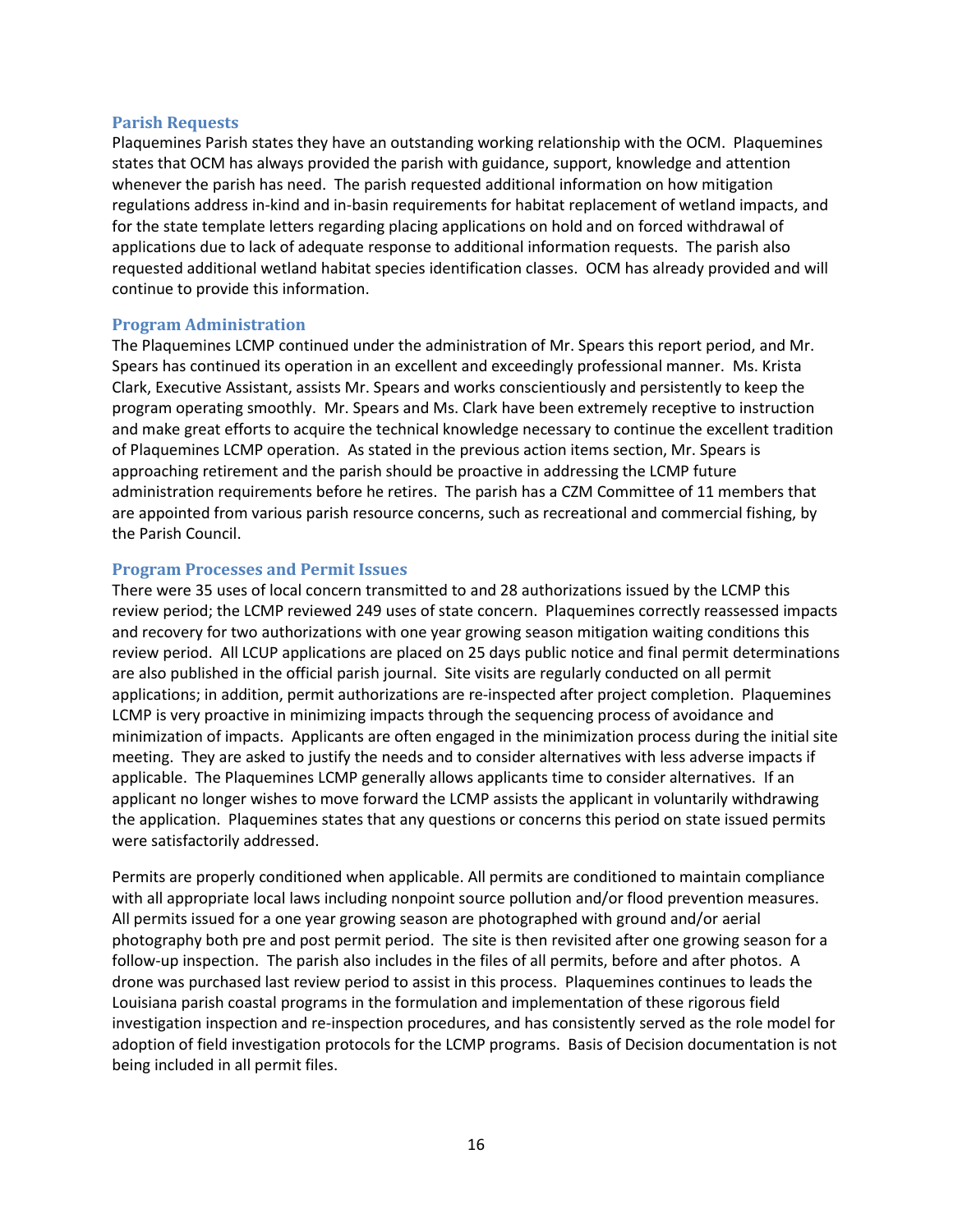## **Necessary Action Item – Plaquemines must include Basis of Decision documentation in Local Coastal Use Permit (LCUP) files.**

All other contract deliverables, permit documentation, and conservation plan reporting are well prepared and submitted by the parish in a timely manner.

#### **LCMP Managers Meetings and Additional Items**

Plaquemines attends all meetings and training classes sponsored by OCM and actively participates. Plaquemines has four approved Louisiana Clean Marinas and they would like to add one additional facility to the Louisiana Clean Marina Program and possibly the Gulf of Mexico Alliance (GOMA) Clean and Resilient Marina Program. Plaquemines is engaged in coastal restoration in partnership with the COE beneficial use of dredged material program and with CPRA on Master Plan projects. They also perform many outreach activities with partners including: Barataria Terrebonne National Estuary Program (BTNEP), Ducks Unlimited, Sea Grant, and the Meraux Foundation.

## **Permit Decisions**

Plaquemines Parish's permit decisions have been consistent with its programmatic document and the state program. Plaquemines Parish has made tremendous effort and progress in addressing all concerns involved in running a highly successful LCMP. Plaquemines is operating an absolutely first rate LCMP in every regard. Mr. Spears and Ms. Clark are to be highly commended for the continued excellent operation of their program.

#### **Parish Comments**

As always the Department of Natural Resources is a key partner for Plaquemines Parish in the fight to preserve our pristine environment and resources for future generation to enjoy. The staff is always there when a question arises and help is needed. I would like to personally thank Jon Truxillo, Frank Cole and everyone else at DNR who makes our program here in Plaquemines Parish what it is today. And for always coming down for a field visit when called upon. (Mr. Robert Spears, Parish GIS Manager and LCMP Administrator)

## <span id="page-16-0"></span>**St. Bernard Parish**

The St. Bernard Parish periodic review meeting was held on December 11, 2018 in Chalmette, Louisiana. Mr. William McCartney, Director of Administration/Coastal Program Administrator, represented the parish. Ms. Sara Krupa and Mr. Jon Truxillo represented OCM. There were no members of the public in attendance. There were no public comments received.

## **Action Items from Previous Periodic Reviews: 2014/2016**

**Necessary Action Item - St. Bernard Parish should continue to receive individual training in program operation and to submit required deliverables in a timely manner. Permit data should be received by OCM within a few business days of any changes in permit application status.** 

St. Bernard satisfactorily submitted permitting data and contract deliverables in a timely manner; oneon-one training with the parish continued this review period. St. Bernard did respond positively to the training that was conducted this period and continues to improve its program operation.

## **Necessary Action Item - St. Bernard Parish LCMP must include Basis of Decision documentation (BOD) in their LCUP files.**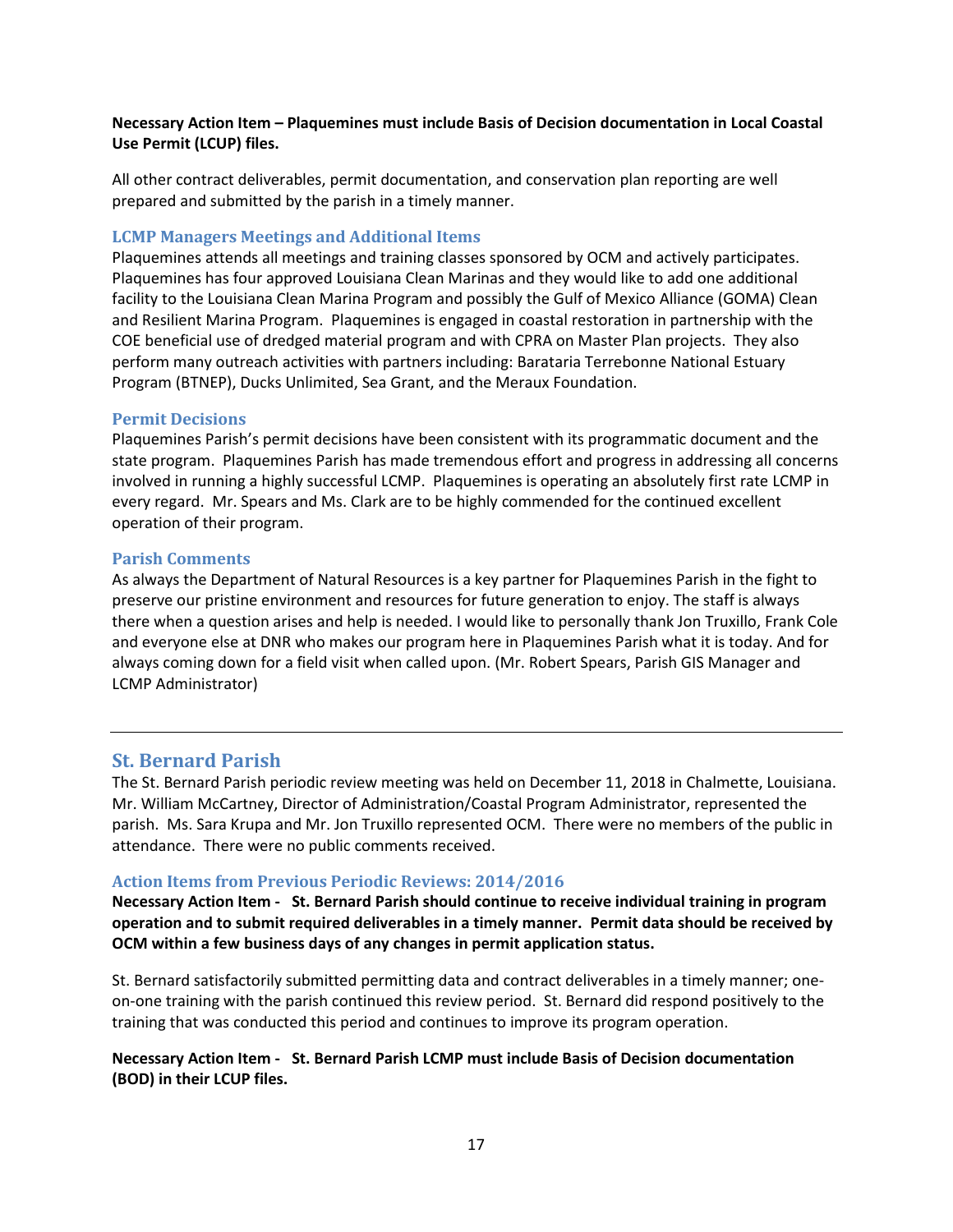St. Bernard Parish LCMP has not acted on this Necessary Action Item. St. Bernard needs to include BODs in their permit files from this point forward. OCM staff is available to assist in developing the proper documents for the parish program.

## **Necessary Action Item - St. Bernard Parish LCMP should continue coordination with OCM in order to ensure their program is effective and consistent with its enforceable policies and the state program.**

The timely and correct submission of permit data and contract deliverables continued in its improvement. The St. Bernard LCMP needs to continue to ensure that it always responds promptly to requests for assistance or information from applicants and other government agencies.

## **Parish Requests**

St. Bernard states they are satisfied with the assistance that is offered by OCM staff. They state that the assistance received is always available when requested and insightful. The St. Bernard LCMP requested some more one on one field inspection training and assistance with OCM staff.

## **Program Administration**

The operation of the St. Bernard LCMP during the 2016/2018 review period was consistent with and effective in achieving its program objectives. Mr. William McCartney fulfills the role of LCMP Administrator. He is also the Certified Floodplain Manager (CFM), and the Director of Administration for St. Bernard Parish Government. St. Bernard Parish has a CZM committee. The CZM committee has nine members, eight appointed by the Parish Council and one by the Parish President. Mr. McCartney oversees the CZM committee meetings. All parish permits are run through the building permit database so that inspectors in the building department can oversee all parish permits for completion progress and adherence to permit conditions and to ensure all necessary permits are obtained. St. Bernard Parish did not adopt any new coastal ordinances this review period.

## **Program Processes and Permit Issues**

St. Bernard Parish did not comment on any uses of state concern this review period, the parish did not have any concerns regarding coordination with OCM or other state or federal agencies and stated that OCM assistance has always been excellent in regards to parish comments on uses of state concern.

There were five uses of local concern transmitted to and ten authorizations issued by the LCMP this review period; the LCMP reviewed 80 uses of state concern. St. Bernard did not issue any permits that required mitigation this review period. There were also no permits that required one year growing season conditions. The parish stated they are prepared to work with OCM in developing proper growing season inspection protocols when the need arises. The parish does condition permits with special conditions when needed; all permits are conditioned with notification of work initiation and completion requirements. The St. Bernard LCMP is following proper public notice procedures. There were no field investigations needed this review period. The parish is very receptive to assistance with field investigation and mitigation assessment assistance.

St. Bernard Parish has shown continued improvement this review period in program processes and permit issues. There has been substantial improvement in the timely submission of contract requirements and deliverables over the last several review periods. Contract deliverables are properly prepared and generally submitted on time. OCM will continue coordination and individual instruction with parish personnel. Mr. McCartney has been very receptive to additional training and working with OCM on proper program operation. St. Bernard has not begun including BODs in their permit files.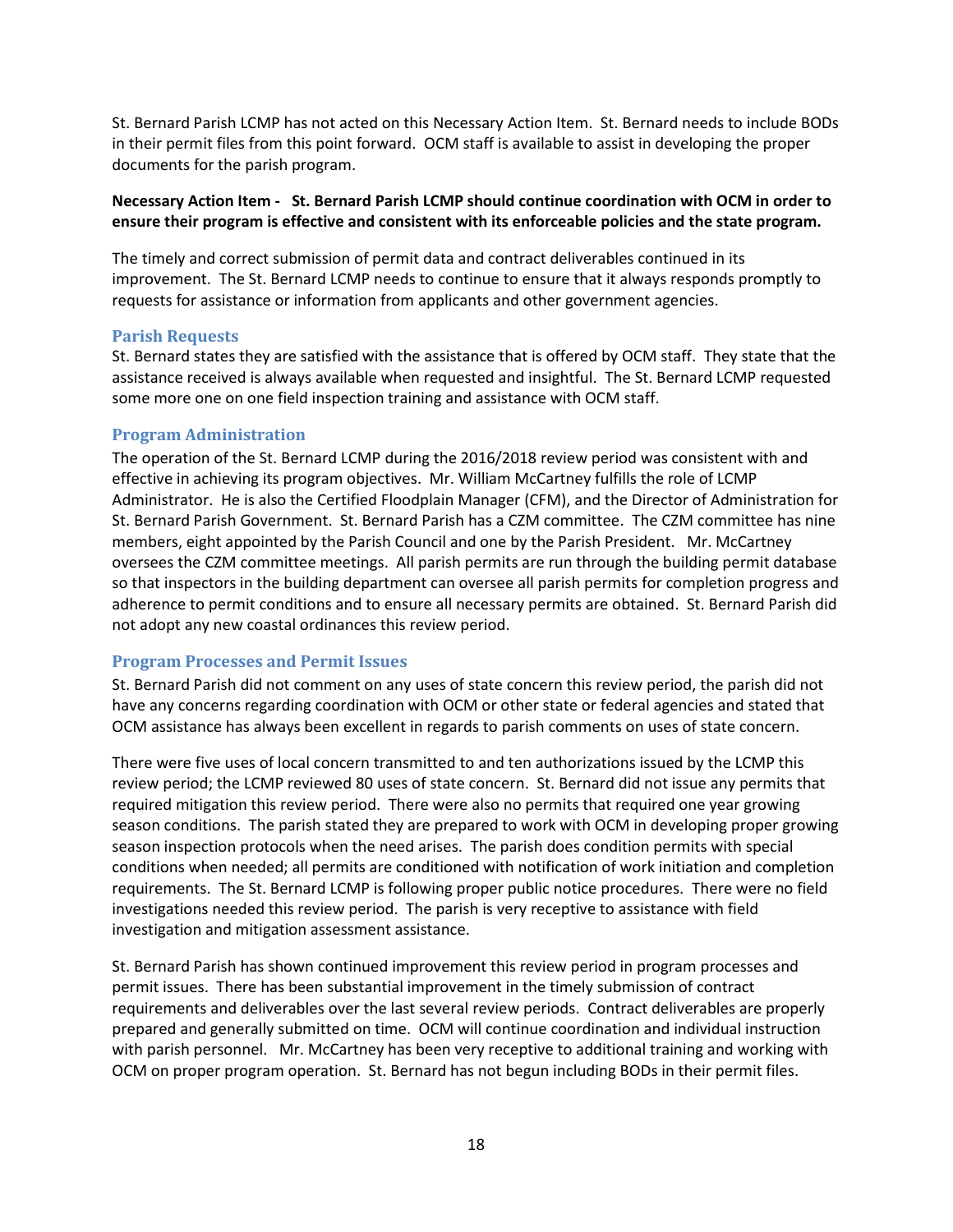## **Necessary Action Item - St. Bernard Parish LCMP must include Basis of Decision Documentation (BOD) in their LCUP files.**

St. Bernard Parish LCMP has not acted on this Necessary Action Item. St. Bernard needs to include BODs in their permit files from this point forward. OCM staff is available to assist in developing the proper documents for the parish program.

## **LCMP Managers Meetings and Additional Items**

St. Bernard attended all LCMP meetings this review period. St. Bernard did not have any suggestions for LCMP meeting topics. The parish is not currently working with any partners on restoration activities or education and outreach activities. The parish currently has no marinas participating in the Louisiana Clean Marina Program; and had no new marina candidates to suggest. The parish is satisfied with the LCMP handbook online.

#### **Permit Decisions**

St. Bernard Parish's permit decisions have been consistent with the state program and its programmatic document. St. Bernard Parish is following the Coastal Use Guidelines and the parish LCMP document when permitting applications for activities in the parish. St. Bernard Parish has continued to improve in all areas of program operation this review period and is to be commended for their receptiveness to training.

#### **Parish Comments**

No comments from St. Bernard Parish were received.

## <span id="page-18-0"></span>**St. Charles Parish**

The St. Charles Parish periodic review meeting was held on December 12, 2018 in Hahnville, Louisiana. Mr. Michael Albert, St. Charles Parish Planning and Zoning Director, and Mr. Earl Matherne, St. Charles Parish Planning and Zoning Administrator represented the parish. Mr. Charles Reulet, Ms. Sara Krupa and Mr. Jon Truxillo represented OCM. There were no members of the public in attendance. There were no public comments received.

#### **Action Items from Previous Periodic Reviews: 2014/2016**

The St. Charles Parish LCMP is one of Louisiana's newest approved parish coastal programs and began operation on July 1, 2017 and has never before undergone the periodic review process. Therefore they have no prior actions items.

#### **Parish Requests**

St. Charles states they are still largely dependent on the state program for operations guidance. They are satisfied with the assistance they have received so far; and they stated that they have not been in operation long enough to have any constructive suggestions for changes. They have not yet developed a Basis of Decision documentation process and requested assistance from OCM in doing so. OCM has offered assistance and will continue to work with the parish in developing BOD documentation to meet LCMP guidelines. OCM had not updated some of our auto-fillable forms online for LCMPs to include St. Charles Parish, and the parish requested OCM do so. Since that time OCM has resolved this request.

## **Necessary Action Item - St. Charles Parish LCMP must include Basis of Decision documentation (BOD) in their LCUP files.**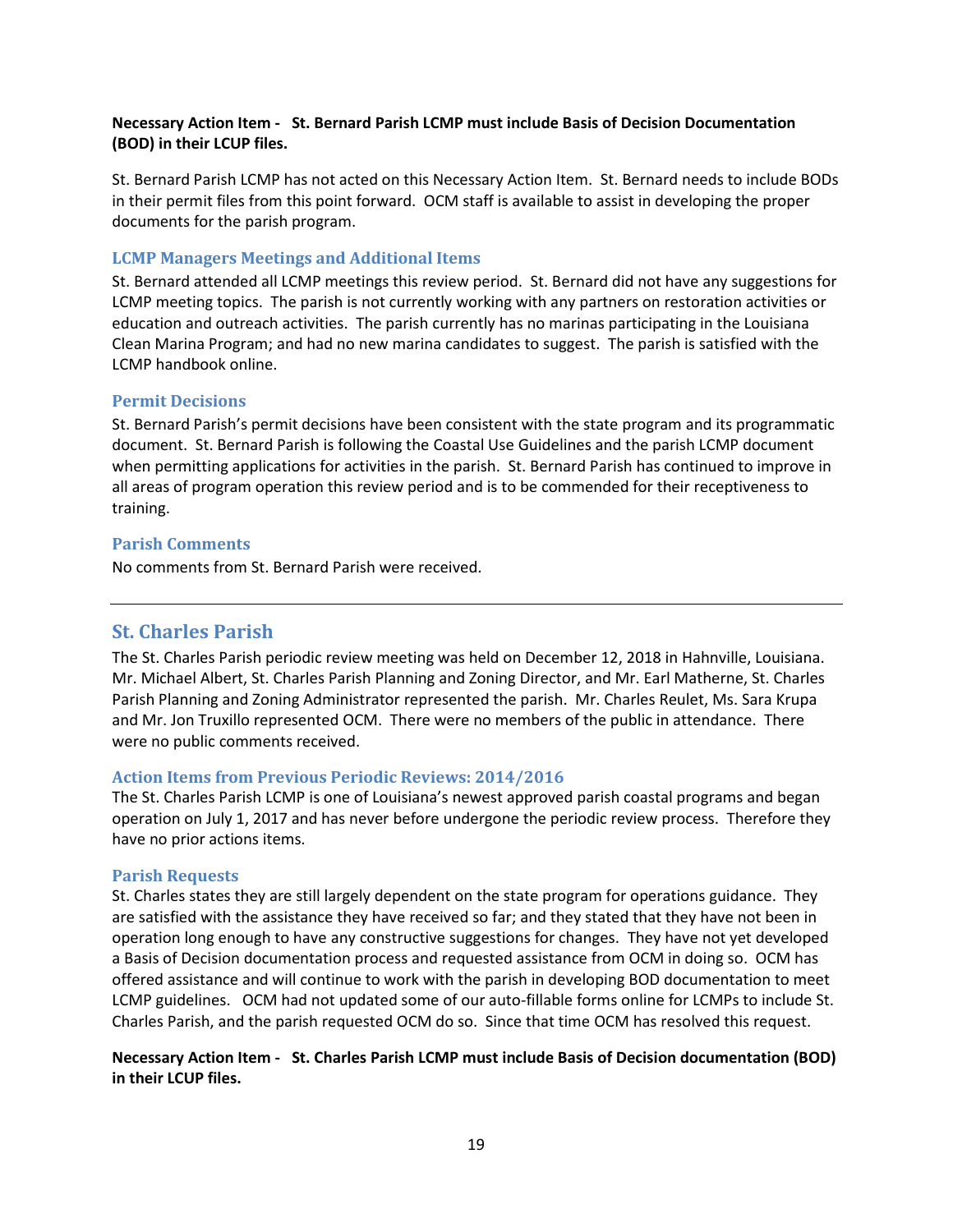## **Program Administration**

Mr. Earl Matherne, Planning Administrator is charged with running the LCMP. He reviews all permit applications, performs all field work, and finalizes all written communications. He is also the Certified Floodplain Manager. St. Charles Parish has a CZM committee. The CZM committee has seven members appointed by the Parish Council. The committee has been in existence since 1979, well before the LCMP gained approval in 2017. The committee has mostly been involved in coastal restoration issues in the past. St. Charles Parish approved their coastal ordinance in 2015, two years before LCMP approval in 2017.

## **Program Processes and Permit Issues**

The operation of the St. Charles LCMP during the 2016/2018 review period was consistent with and effective in achieving its program objectives. St. Charles Parish did not comment on any uses of state concern this review period; the parish did not have any concerns regarding coordination with OCM or other state or federal agencies, and stated that OCM assistance has been satisfactory. St. Charles has not received any CUP applications that required public notice, but the parish is publishing notice of the decisions on the Exempts and NDSIs that have been issued. There were four uses of local concern transmitted to and three authorizations issued by the LCMP this review period; the LCMP reviewed 137 uses of state concern. St. Charles did not issue any CUPs with special conditions or that required mitigation this review period. There were also no permits that required one year growing season conditions. The parish stated they are prepared to continue to work with OCM to develop all proper permit processing protocols and mitigation assessment procedures as the needs arise. The parish is prepared to condition permits with special conditions when needed. The LCMP worked together with OCM on two field investigations this review period. Both investigations determined that there were no significant impacts to coastal resources. St. Charles Parish is very receptive to assistance with field investigation and mitigation assessment assistance. St. Charles Parish Planning and Zoning Department in which the LCMP operates currently has an enforcement branch; the LCMP will continue to utilize the procedures established in the department for LCMP enforcement needs. OCM has assisted the St. Charles LCMP in BOD development and St. Charles LCMP has developed a BOD document for their files.

## **LCMP Managers Meetings and Additional Items**

St. Charles attended all LCMP meetings this review period. St. Charles did not have any suggestions for LCMP meeting topics. The parish is currently working on restoration activities with partner agencies and education and outreach activities for flood preventions. The parish has no marinas in the Clean Marina Program. The parish is satisfied with the LCMP handbook online now that the St. Charles Parish option has been added to all the drop-downs applicable.

## **Permit Decisions**

St. Charles Parish's permit decisions have been consistent with the state program and its programmatic document. St. Charles Parish is following the Coastal Use Guidelines and the parish LCMP document when permitting applications for activities in the parish. St. Charles Parish has shown a most earnest desire to be consistent in all areas of program operation and is to be commended for their receptiveness to training and the program's excellent operation so far.

## **Suggested Action Item: - St. Charles LCMP should continue to remain enthusiastic and receptive to training.**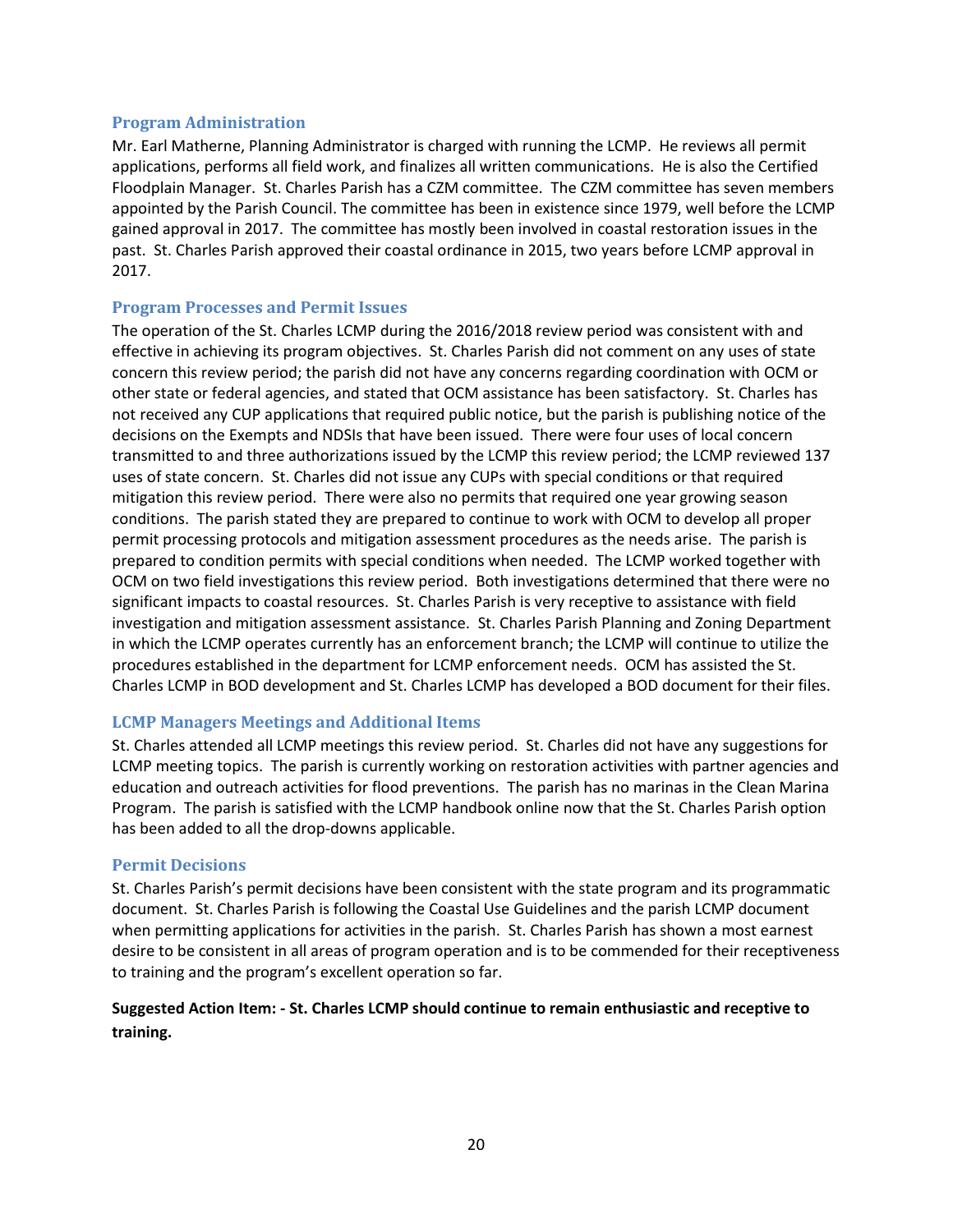#### **Parish Comments**

Since this is our first review I do find it helpful to know what I should be looking for in our program to keep track of. (Earl Matherne, Planning Administrator)

## <span id="page-20-0"></span>**St. James Parish**

The St. James Parish periodic review meeting took place on December 4, 2018 in Convent, Louisiana. Mr. Blaise Gravois, Director of Operations and Mr. Eric Wolverton, Permitting and Planning Supervisor, represented the parish. Mr. Charles Reulet and Mr. Jon Truxillo represented OCM. There were no public comments received and no members of the public in attendance.

## **Action Items from Previous Periodic Review 2014/2016**

## **Necessary Action Item - St. James must continue their training with OCM in order to become efficient in the technical aspects of LCMP operation.**

For this periodic review the St. James LCMP staff were uninformed of the Necessary Action Item from the previous review period's report and did not offer comment in their report or at the meeting. The majority of the operations of the LCMP are performed by the Permitting and Planning Supervisor, and Mr. Wolverton was placed in this position during the current review period after the last review. He was unaware of the Necessary Action Item but received extensive training this review period. The Necessary Action Item is repeated for this review period.

## **Necessary Action Item - St. James must continue their training with OCM in order to become efficient in the technical aspects of LCMP operation.**

The St. James LCMP has recently made progress in absorbing some of the LCMP operations training that is being conducted by OCM; however, the program shall continue to earnestly strive to become familiar with all aspects of program operation.

## **Parish Requests**

St. James is satisfied with OCM assistance but stated the OCM staff needs to have more patience when interacting with parish LCMP staff. All parish LCMP staff wear multiple hats and may not have time available to resolve all issues immediately when OCM requests. The parish does comment on state concerns conducted in the parish and is satisfied with OCM's responses. The parish also stated that the St. James LCMP does not always have time to meet the deadlines prescribed by OCM. St. James should be aware that while data deliverables deadlines are made with some OCM discretion, permit processing deadlines are not. OCM and St. James LCMP are legally obligated to meet permit processing deadlines as established by our enabling legislation and attendant regulations. St. James LCMP expressed a desire for continued training, especially in regards to field investigation and mitigation assessment. St. James LCMP also suggested that Basis of Decision document examples be added to the LCMP handbook.

## **Program Administration**

The St. James Parish LCMP is administered by Mr. Blaise Gravois, Director of Operations. Program coordination and reports are completed by Ms. Hope Borne. Mr. Eric Wolverton replaced Ryan Donadieu as Permitting and Planning Supervisor and Assistant Coastal Zone Administrator. Ms. Deirdra Bradford answers all office phone calls and distributes messages to Mr. Gravois.

Mr. Gravois is the Director of Operations for St. James Parish. His duties include oversight of all activities involving roads, bridges, building maintenance, construction, drainage, solid waste, utilities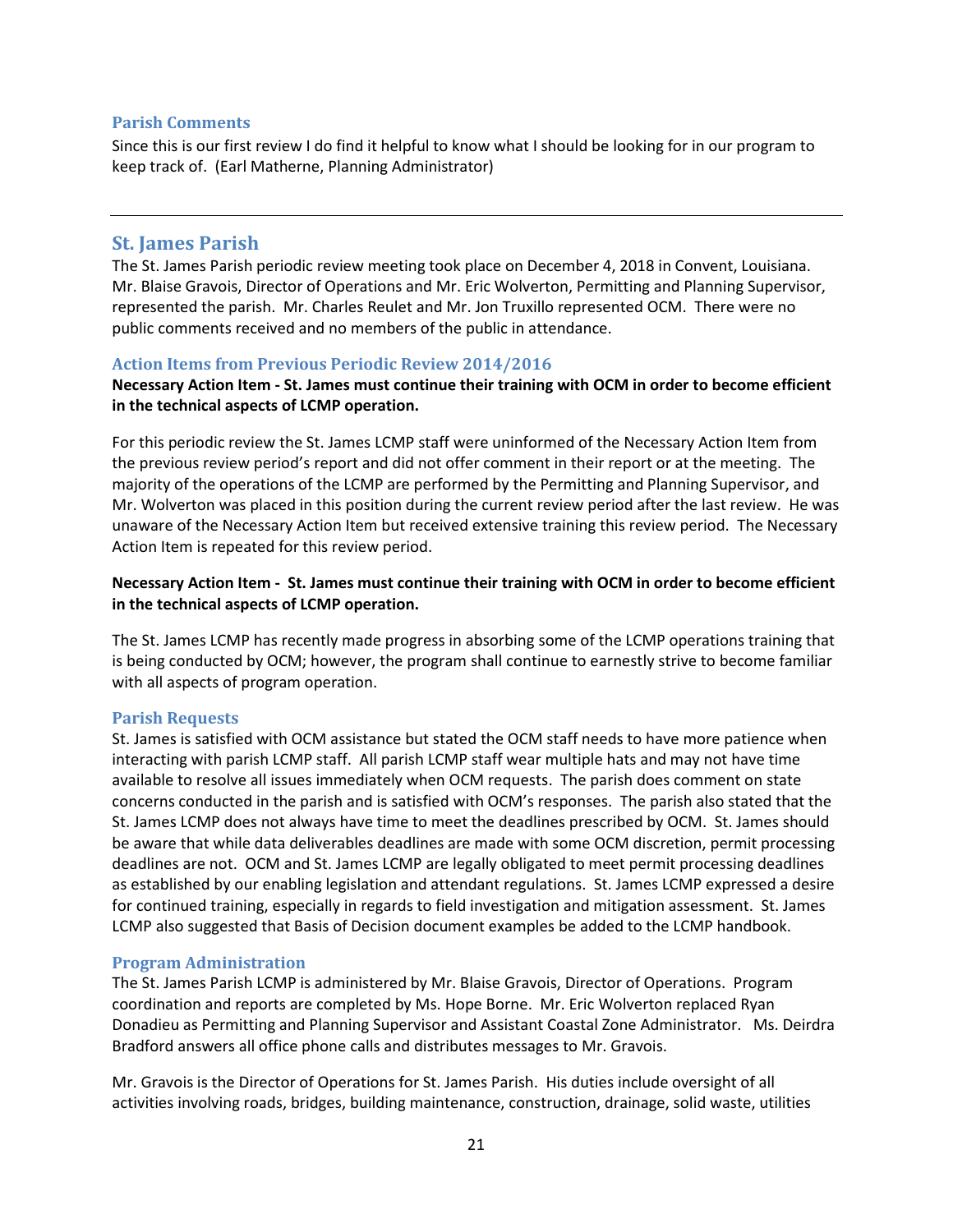(gas and water), and permitting and planning. Mr. Gravois examines all LCMP activities and prepares materials for the monthly meetings. Ms. Borne is the administrative assistant and helps Mr. Gravois in his daily activities and responsibilities. She also assists with the administration of the LCMP program. Ms. Bradford is the receptionist for the Parish President's Office and serves as the overflow for phone messages and mail receipt for the Director of Operations. Mr. Wolverton is the Permitting and Planning Supervisor and is responsible for conducting all field inspections and verifying compliance with permitted activities. His job duties include the issuance of all building permits within the unincorporated areas of the Parish.

The Coastal Zone Management (CZM) Advisory Committee is composed of eight members – one member from each council district, and one member appointed by the Parish President. The other members are appointed by the Parish Council and serve at the pleasure of the Council. The committee meets on the last Wednesday of every month at 5:00 pm in the Convent courthouse.

## **Program Processes and Permit Issues**

The operation of the St. James Parish LCMP during the 2016/2018 review period was not entirely consistent with or effective in achieving its program objectives. Numerous errors and incorrect procedures and processes occurred on multiple permit applications and authorizations. OCM was obligated to step in on several occasions to assist in correcting serious breaches in protocol, most of which were violations of the enabling laws and attendant regulations that govern our programs. Perhaps the most serious of these involved the parish LCMP issuing a parish only authorization (Parish Letter of No Objection) that was, in essence, identical to the State Coastal Use (No Direct and Significant Impact) authorization. This caused multiple problems and much confusion with permit applicants and with other state and federal government agencies. In addition, this was de facto action on the parish LCMP's part of regulation of uses reserved to the State Coastal Program by the parish LCMP. This is expressly forbidden in the State and Local Program's attendant laws and regulations.

**Necessary Action Item - St. James shall not issue parish coastal use authorizations or letters of no objection that give the appearance, or are in effect, de facto regulation of uses of state concern by the parish program. St. James must be careful not to use its LCMP to exert any authority over uses of state concern as set forth in the State and Local Coastal Resources Management Act (SLCRMA) and the regulations promulgated thereto.** 

There were eleven uses of local concern transmitted to and eight authorizations issued by the LCMP this review period; the LCMP reviewed 66 uses of state concern. St. James LCMP with OCM assistance successfully issued one permit that required mitigation assessment this review period; however, there were also several mitigation assessments done for activities being processed as enforcement actions and two more that resulted in total avoidance of wetland impacts during processing. St. James LCMP staff has made some recent limited progress in learning the permit application evaluation, field investigation and mitigation assessment processes; however, there is still a great deal more training required in all these areas.

The St. James LCMP appears to be following all proper public notice procedures. The parish does have a process to monitor one year growing season and other special permit conditions. They utilize the Outlook Calendar function for these procedures. The parish has been conducting numerous field investigations with OCM assistance. OCM has also been working with the parish on violation and enforcement procedures. The St. James Parish LCMP has not established a Basis of Decision document process.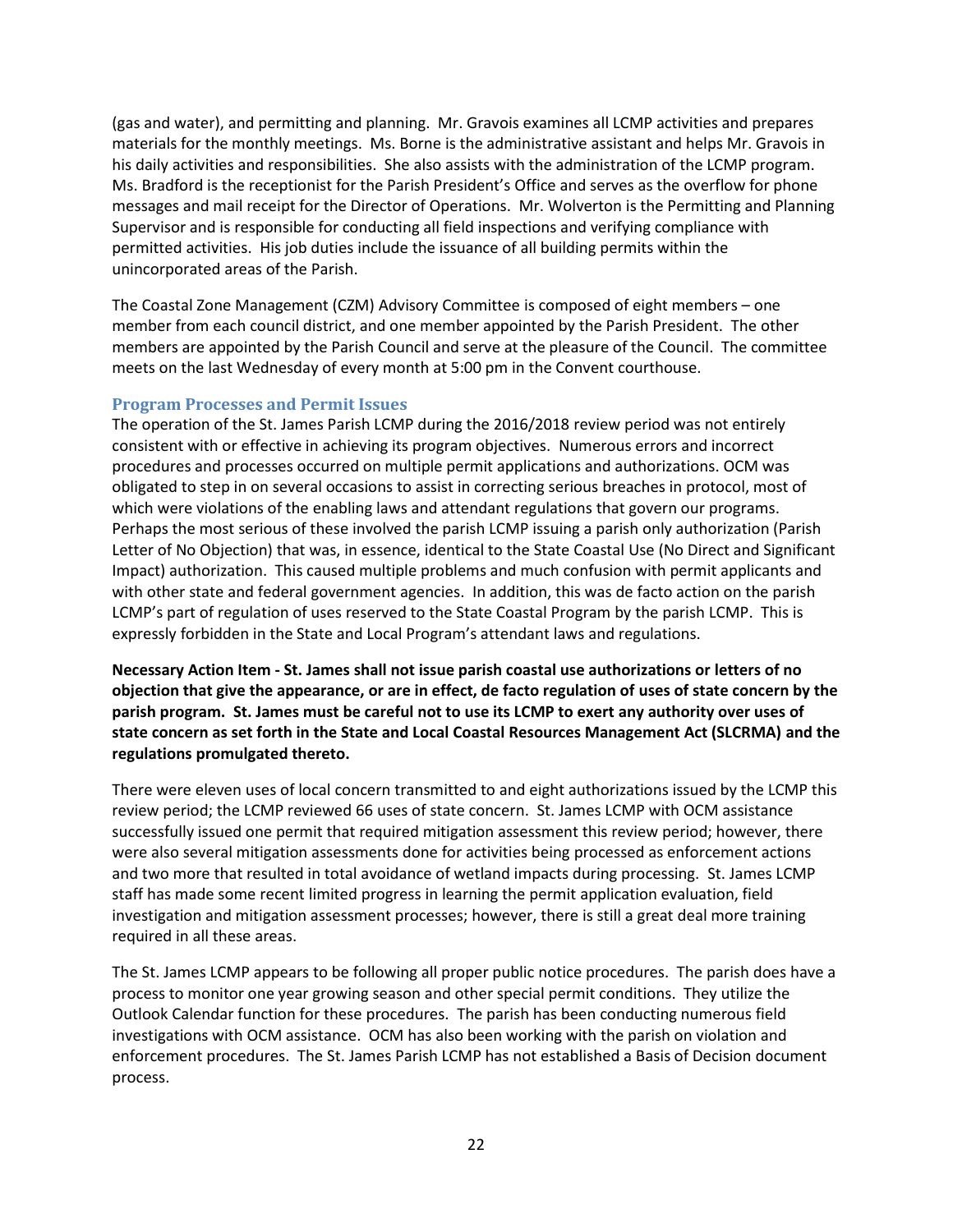## **Necessary Action Item – St. James must include Basis of Decision documentation in Local Coastal Use Permit (LCUP) files.**

## **LCMP Managers Meetings and Additional Items**

St. James Parish LCMP was well represented at local coastal LCMP meetings and other OCM sponsored programs. The parish suggested additional field investigation and mitigation assessment training as topics for future quarterly meetings. The parish does not have any operating marinas for inclusion in the Louisiana Clean Marina Program. St. James Parish participates in public education and outreach for flood prevention and the Community Rating System (CRS) program.

#### **Permit Decisions**

Because of OCM oversight and correction, St. James Parish's permit decisions were consistent with the state program and its programmatic document; however, OCM was required to step in on multiple occasions to take corrective action to ensure the LCMP was operating consistently with the established laws and regulations attendant to our programs. St. James Parish needs to ensure they are following the State and Local Coastal Resources Management Act (SLCRMA), the Coastal Use Guidelines and the St. James Parish Programmatic document and Coastal Ordinance when permitting applications for activities in the parish. St. James is striving to achieve a consistent program but does require additional training to achieve continued consistency.

#### **Parish Comments**

No Comment (Eric Wolverton, Permitting and Planning Supervisor and Assistant Coastal Zone Administrator)

## <span id="page-22-0"></span>**St. Tammany Parish**

The St. Tammany Parish periodic review meeting was held November 7, 2018 in Covington, Louisiana. Mr. Sabrina Schenk, Watershed Coordinator/Coastal Management Program Administrator, represented the parish. Ms. Sara Krupa and Mr. Jon Truxillo represented the OCM. There were no public comments received and no members of the public in attendance.

## **Action Items from Previous Periodic Review 2014/2016**

There was on required action item and two suggested action items from the previous review period.

## **Required Action Item: St. Tammany LCMP should continue proper mitigation protocol training with OCM.**

Ms. Schenk attended all the mitigation training classes held this report period and participated in individual training sessions with OCM staff. She has attained an excellent understanding of the complete mitigation process and has accomplished all tasks associated with evaluating impacts and assigning appropriate compensatory options exceptionally well.

## **Suggested Action Item - St. Tammany should work with OCM on incorporating one year growing season condition inspection protocols.**

Permits with one year growing season requirements are now properly conditioned and the requested protocols were established and are in place.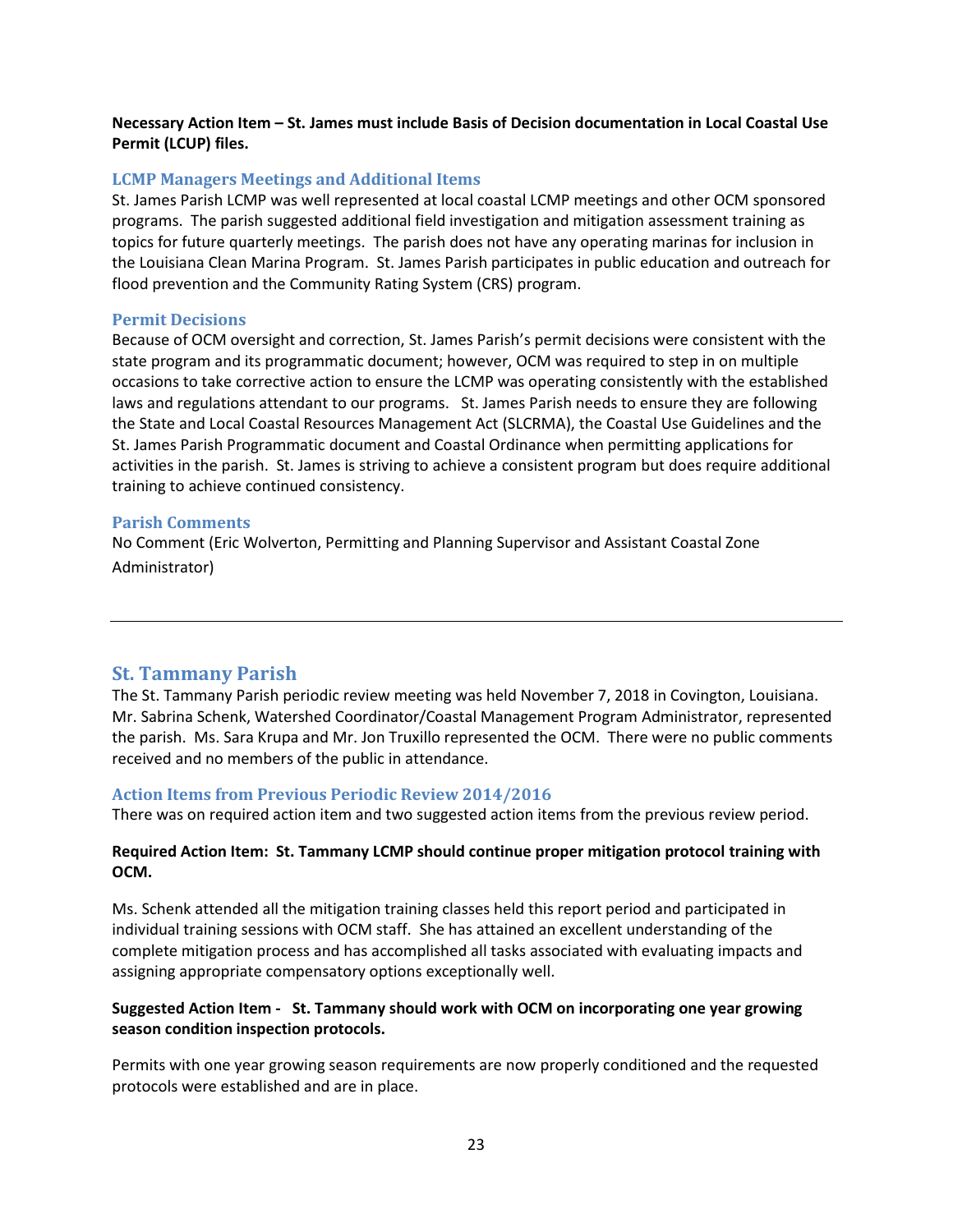## **Suggested Action Item - St. Tammany LCMP should be timelier with invoices and quarterly reports. Invoices and reports should be received by the 15th of the month following the quarter's end.**

Invoices and reports were received in a timely manner this report period.

#### **Parish Requests**

St. Tammany LCMP stated that they are satisfied with state information and assistance provided. They find OCM staff extremely helpful and pleasant. They commented that mitigation assistance is outstanding. They had no requests for any changes in the state/local program coordination area. St. Tammany LCMP stated that instruction classes are well prepared and additional classes are always welcome. They would like to see some more peer focus instruction if possible. OCM will organize a more peer focused training curriculum for St. Tammany either involving all LCMPs or selected LCMPS in the St. Tammany vicinity.

## **Program Administration**

Ms. Sabrina Schenk is the LCMP Administrator/Watershed Coordinator. Ms. Schenk assumed the program's operation very early in this review period's timeframe. In addition to reviewing all CUP applications and supplying OCM with the LCMP's deliverables, Ms. Schenk is also responsible for Watershed Management, Storm Water Controls and Engineering, and the review of local building permits and large developments. St. Tammany comments on state concern permits in their parish if necessary and feels their comments are adequately considered. There was one instance where a state authorization had the potential to conflict with a parish regulatory building constraint, and that situation was resolved to both the state and parish's satisfaction. St. Tammany Parish replaced their Storm Water Ordinance this review period and does not have a Coastal Management Committee. The parish experienced a personnel downsizing this report period due to loss of tax base but also raised their CUP fees and greatly increased the number of CUP applications submitted by proactively informing applicants for other types of parish permits of the need to obtain CUP authorizations.

## **Program Processes and Permit Issues**

There were 257 uses of local concern transmitted to and 237 authorizations issued by the St. Tammany LCMP this review period; the LCMP reviewed 72 uses of state concern. Ms. Scheck proactively educated other parish permitting departments and the parish citizens about the benefits in obtaining written CUP authorizations even if an activity is exempt. Ms. Schenk makes effective utilization of the OCM online CUP self-determination tool. If the tool does not clearly indicate that an activity is above the five foot contour, she will accept a certified elevation certificate from a land surveyor in order to issue an Exempt authorization, if appropriate. The St. Tammany LCMP is making excellent utilization of the Hydrologic Modification Impact Analysis (HMIA) and the Needs, Alternatives and Justification (NAJ) processes. They include Basis of Decision (BOD) documentation in all files and were instrumental in assisting OCM in BOD development for the other LCMPS. The St. Tammany LCMP has integrated an electronic database system into the CUP process. Applications are entered into the system and permit authorization processing is prioritized. Inspection dates and compliance issues are also identified by the system. Applicants are notified by the system if there are any outstanding issues related to their permit authorization as well.

Three applications with proper mitigation assigned were processed by the LCMP during this review period. Ms. Schenk has done a very commendable job learning the intricacies of assessing and assigning compensatory mitigation and all requirements such as: letters, field reports, wetland assessment modeling and other data needs are prepared and submitted in an exemplary manner. OCM staff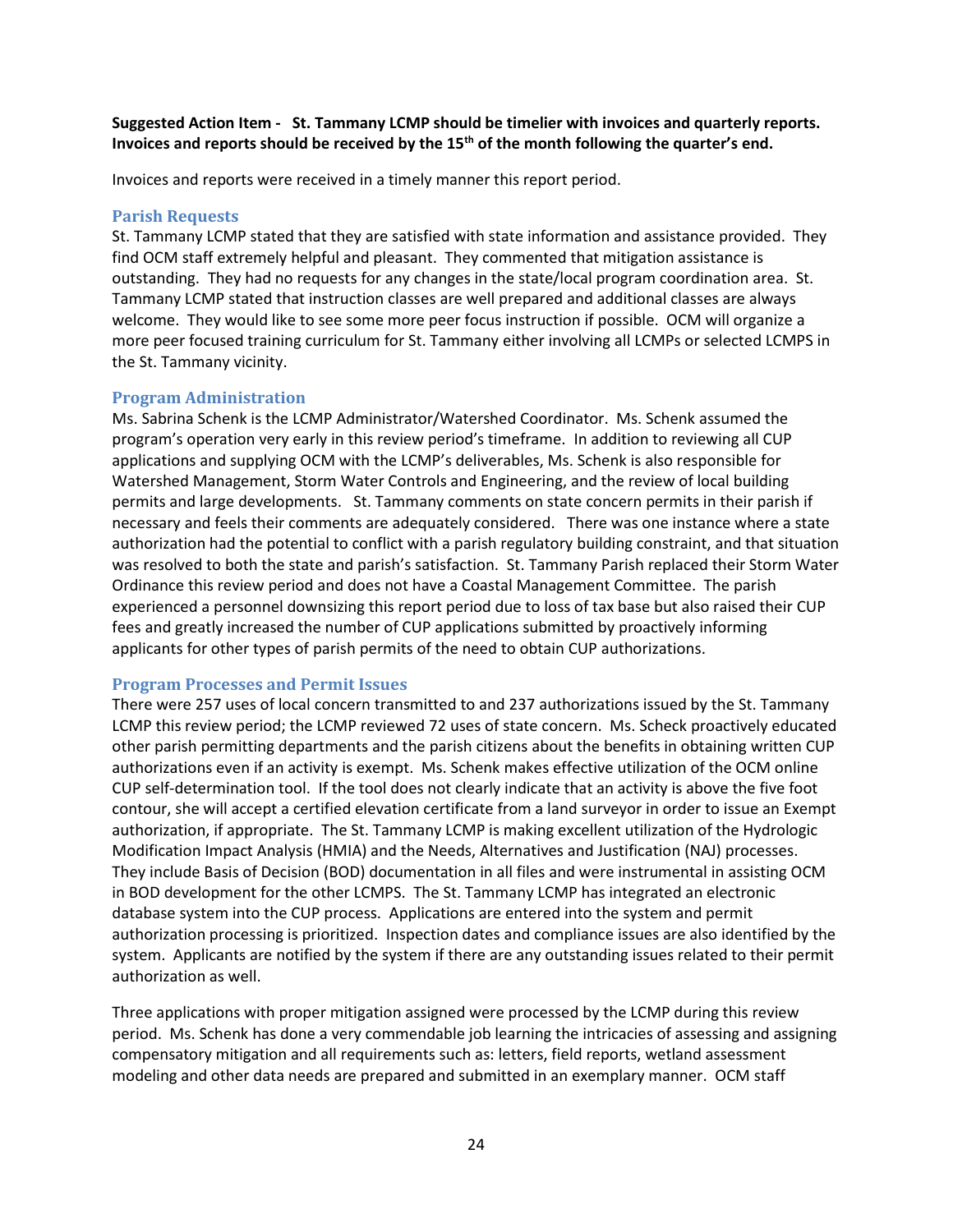accompanied Ms. Schenk on numerous field investigations for mitigation assessments this review period.

The program has excellent coordination with federal, state and local agencies. The parish has violation, enforcement and monitoring protocols in place. All public notice requirements are met. They also have individual parish On-Site Sewerage Disposal Systems (OSDS) regulations in place and remain one of the most progressive Louisiana parishes in this respect as well. Storm water control systems are required to contain sediment and prevent erosion. St. Tammany has been doing an excellent job following the process to avoid and minimize impacts from permitted activities. They have been documenting this impact reduction in the code sheets.

#### **LCMP Managers Meetings and Additional Items**

St. Tammany LCMP personnel attended all meetings, symposiums and training sponsored by OCM this review period. They actively participated and were very helpful in suggesting and presenting topics for meetings. Outreach activities include: Managing the Storage Capacity of the Floodplain, Keep St. Tammany Beautiful, Household Hazardous Waste Day and Storm water Control Information. The parish has four Louisiana Clean Marina participants and would like to see all marinas participate.

#### **Permit Decisions**

St. Tammany Parish's permit decisions have been consistent with the state program and its own program's enforceable policies. Ms. Schenk has done an outstanding job administering the program. St. Tammany Parish is using the state Coastal Use Guidelines and the appropriate parish guidelines for their permit decisions. The St. Tammany program remained the frontrunner in some of the latest innovation and implementation procedures regarding LCMP protocols and processes. They enthusiastically share these innovations with the other LCMPs when requested. Their program operation is first rate.

#### **Parish Comments**

St. Tammany Parish continues to benefit from OCM oversight and cooperation as the OCM provides our LCMP with assistance in such areas as increased public awareness, increased local coastal restoration projects, decreased local coastal impacts, and by facilitating networking with other Local Coastal Programs. The St. Tammany Parish LCMP is particularly appreciative of the OCMs outstanding mitigation assistance that enabled me to become more proficient in the mitigation process. The manager meetings include training and presentations that are well prepared and constructive and the "round table" discussions encourage peer input from other LCMPs. The support from the OCM is effective and timely and is provided by knowledgeable, courteous staff. (Sabrina Schenk, LCMP Administrator)

## <span id="page-24-0"></span>**Terrebonne Parish**

The Terrebonne Parish periodic review was held on October 24, 2018 in Houma, Louisiana. Mr. Mart Black, Terrebonne Parish Director of Coastal Restoration and Management, and Ms. Vicki Summers, Administrative Secretary represented the parish. Ms. Sara Krupa and Mr. Jon Truxillo represented OCM. There were no public comments received and one member of the public, Terrebonne Parish Coastal Management Committee Chairmen, Mr. Mickey Thomas, of South Louisiana Bank was in attendance.

## **Action Items from Previous Periodic Review 2014/2016**

Terrebonne LCMP had one Necessary Action Item and one Suggested Action Item from the 2014/2016 review period.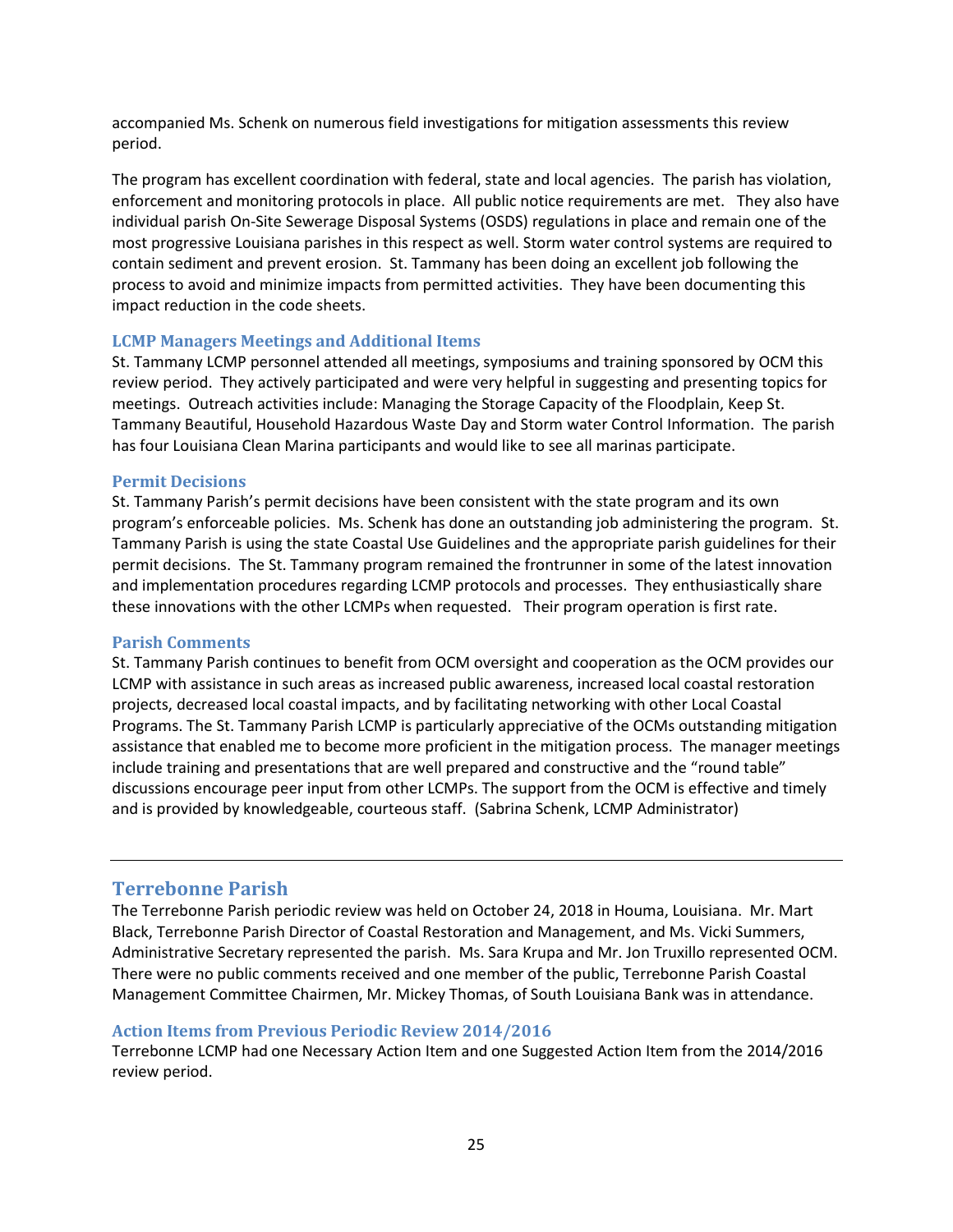**Necessary Action Item - Terrebonne LCMP must consult with the OCM whenever they are unsure about the regulations and requirements regarding program operation, especially when compensatory mitigation is involved.**

Terrebonne Parish made very significant progress in this area in the 2016/2018 period. Consultation and coordination were exemplary, especially in regard to mitigation.

## **Suggested Action Item - Terrebonne LCMP should establish a quality control process whereby they double check contract deliverable submittals to ensure minimization of errors.**

Terrebonne Parish also made very significant progress in this area in the 2016/2018 period. There were very few errors in deliverables this period.

#### **Parish Requests**

The Terrebonne Parish Office of Coastal Restoration and Preservation states that they are extremely satisfied with the assistance provided by the state OCM. The Terrebonne program states that OCM has been very responsive and helpful whenever assistance is requested. They had no specific changes or actions to recommend regarding state/local program coordination/interaction. The stated that additional training in field investigation procedures and the Wetland Value Assessment (WVA) model methodology would be appreciated.

#### **Program Administration**

The Terrebonne program made no changes in program administration since the last review period. Mr. Mart Black, AICP, remains as the Director of the Coastal Restoration and Preservation Office and his responsibilities have not changed relative to the LCMP. Mr. Black performs all technical aspects of program operation. He was appointed to serve as the official Custodian of Public Records by the Terrebonne Parish Council since the last review period and he also functions as the Public Information Officer for the parish when the Emergency Operations Center is activated for hurricanes or other emergencies.

Ms. Vicki Summers is the department's Administrative Secretary and her duties relative to the LCMP program are unchanged since the last review period. Ms. Summers manages the correspondence and organization of the department; prepares permits, certificates and letters for distribution, handles publication of public notices, serves as secretary for the Terrebonne Parish Consolidated Government (TPCG) Coastal Zone Management (CZM) and Restoration Advisory Committee meetings - including the preparation of public notices, agendas and recordation of minutes, and executes the processing of all payments to and from the department. Terrebonne has a Coastal Zone Management Committee that serves in an advisory capacity. The CZM Committee has 15 members. Terrebonne Parish did not adopt any new ordinances this period. Terrebonne LCMP reviews all state concern applications within the parish and comments when appropriate through the LCMP office and/or the CZM Advisory Committee. The parish has a very good working relationship with the state and is confident their comments are adequately considered when they are offered.

#### **Program Processes and Permit Issues**

There were 52 uses of local concern transmitted to and 42 authorizations issued by the LCMP this review period; the LCMP reviewed 225 uses of state concern. Three applications with mitigation were processed by the LCMP during this review period. Several applications were withdrawn after mitigation assessments were performed and the applicants were informed of the mitigation requirements. All local concern applications that are determined to be Local Coastal Use Permits (LCUPs) are placed on a 30-day public comment period after being published in the official parish journal. In addition, final